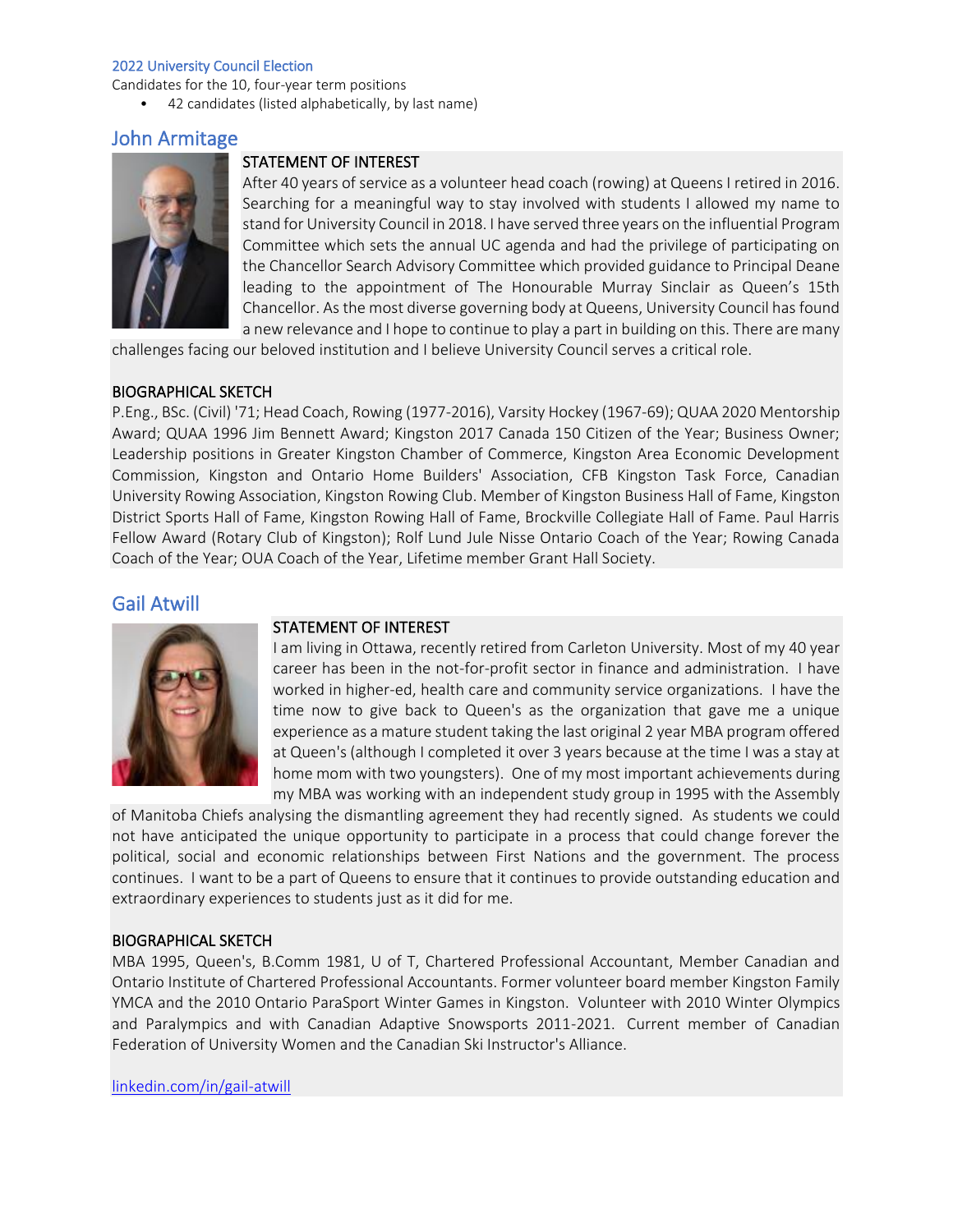Candidates for the 10, four-year term positions

• 42 candidates (listed alphabetically, by last name)

# Cholly Boland



### STATEMENT OF INTEREST

I would like to join University Council to help contribute to the university's future. I offer a viewpoint from my time at Queen's and subsequent experiences, plus a more contemporary perspective influenced by my son, who graduated from Queen's just two years ago.

I'd welcome the opportunity to deliberate on key issues with other alumni, students and university leaders. I understand the role is to be both advisor and ambassador. As advisor, I will contribute a perspective from living in small, rural communities. As

ambassador, I would hope to enhance communication with, and engagement of, other alumni through my personal and professional networks, and throughout Eastern Ontario where I live and work.

### BIOGRAPHICAL SKETCH

Cholly (Charles) Boland, Science '84 (Ottawa MHA '92, MBA '00), Kemptville, ON; Chief Executive Officer hospital/long-term care. Former volunteer member of Queen's Health Quality Program Evaluation Committee, former volunteer with Big Brothers, Rotary Club, Kidney Foundation, Relay for Life, United Way, Meals on Wheels, Minor Hockey, Minor Soccer, Opera Lyra, Boards of Directors of Northern College and the Children's Place. Current volunteer with North Grenville Economic Development Committee, Kemptville Live Music Festival, Heart and Stroke Foundation, Royal College of Physicians and Surgeons, Healthcare Management Forum Editorial Board, and Boards of Directors of Grenville Community Futures Development Corporation and Eastern Ontario Regional Laboratories.

[linkedin.com/in/cholly-boland](https://www.linkedin.com/in/cholly-boland-218a6323/)

### Ken Bravo



### STATEMENT OF INTEREST

During my Queen's student years, I was very active as a student volunteer and intramural/intercollegiate athlete. By joining the University Council, I would continue my volunteer activity with the University, but this time bring the broad, global experience and perspectives gained from (i) a lengthy international finance career living/working and volunteering in Canada, the Caribbean, Europe and the

United States and (ii) what I've learned from listening to and engaging with my own five children as I've followed their 21st century university education and experience (my oldest also at Queen's).

My motivation to serve on Council is to continue to give back to the University through the sharing of my time and experience. I believe it's important for the Council to be broad, diverse and experienced enough to strike the right balance across a number of key factors including students' education, wellbeing and belonging all while incorporating and aligning with the University's values. My background combined with my life long leadership and relationship development work will be supportive and accretive to the execution of the Council's overall mission and goals.

### BIOGRAPHICAL SKETCH

MBA'83, Banker, New York; Managing Director; Queen's Tri-colour Selection Committee '83; Chairman Intramural Athletic Committee '82-'83; MBA Bews Stick '81-'83; Member Queen's Swimming and Diving Team / CIAU Nationals Finalist '82 and '83; Outward Bound (USA) National Advisory Board '06-'17; Royal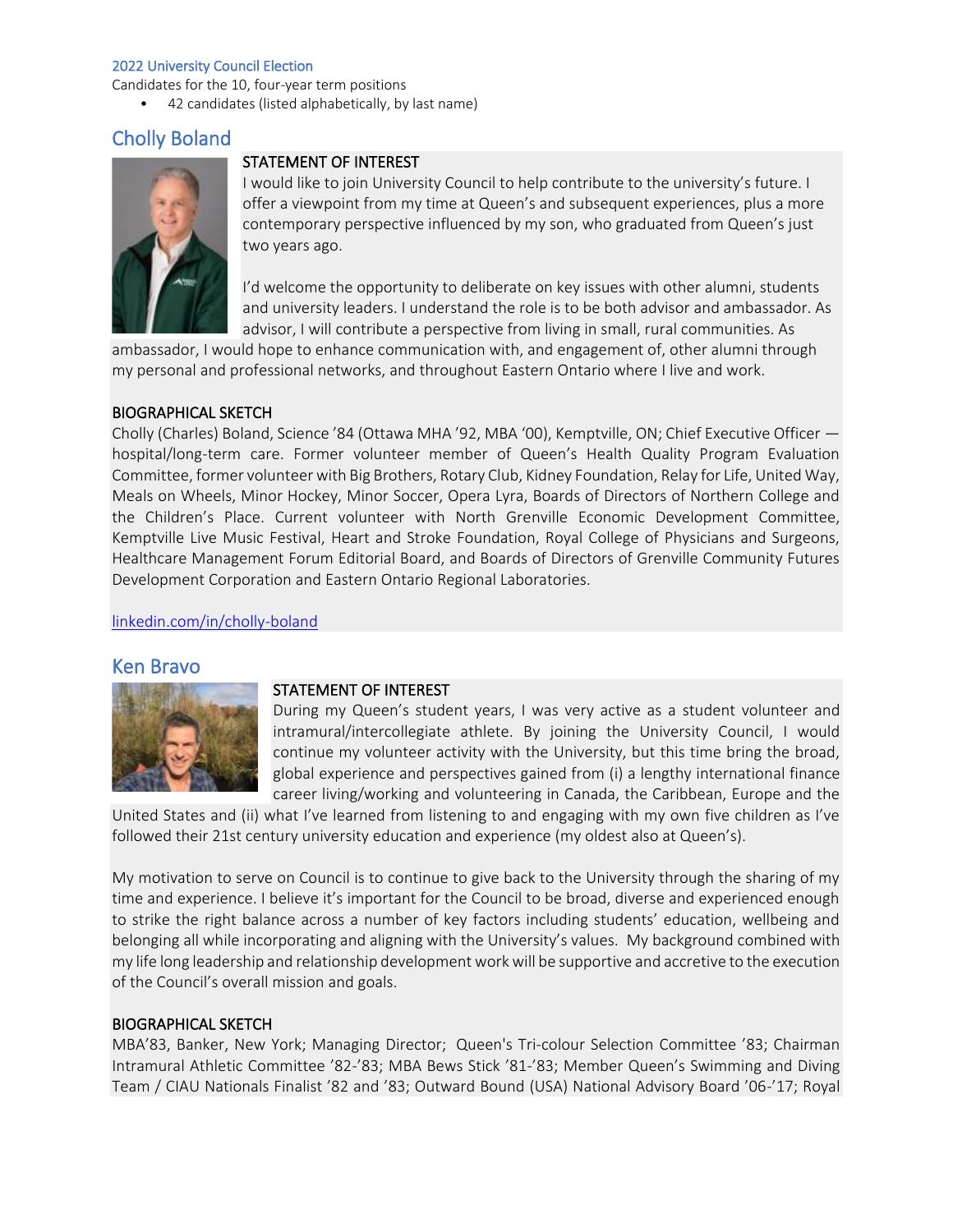Candidates for the 10, four-year term positions

• 42 candidates (listed alphabetically, by last name)

Life Saving Society, Ontario Board Member '02-06; Crossroads - St Bart's Church, Park Ave, NYC - Foodbank / Pantry Volunteer '12-present.

# Ted Brook



## STATEMENT OF INTEREST

I am running to serve on the University Council because I want to contribute to the governance of the University as an advocate for its diverse alumni. Whether you graduated in 1971 or 2021, we all have a stake in ensuring that our alma mater remains one of the finest institutions of higher learning in the country.

I am committed to being an ambassador for the University and promoting its interests and reputation across Canada and around the world. As a proud graduate

of Queen's Faculty of Law, currently practicing at a leading international law firm, I am eager to develop and advance meaningful fundraising initiatives aimed at securing the continued well-being and prosperity of the University for the next 180 years.

### BIOGRAPHICAL SKETCH

He/Him. J.D. Law, 2014 (Queen's). B.A. Hons. Philosophy, 2011 (McGill). Toronto, ON. Senior Associate, Litigation and Disputes, Norton Rose Fulbright. Former member of the Board of Directors, Kensington-Bellwoods Community Legal Services, 2016-2019. Current volunteer, Pro Bono Ontario, 2018-Present. Current member, Law Society of Ontario, 2015-Present.

[linkedin.com/in/ted-brook](https://www.linkedin.com/in/ted-brook-65a8787a/)

# Elena Christopoulos



### STATEMENT OF INTEREST

As the founder of a sustainability management consulting firm, my contributions have helped create over 500,000+ green jobs worldwide with 60% of the positions going to women and BIPOC. As a climate scientist and political advisor, I have actively worked throughout my career to bring more women and BIPOC to the

table, in both fields, and have successfully managed over 40 political and environmental campaigns worldwide.

I recently furthered my education at the Yale School of Public Health with the Yale Center on Climate Change and Health (CCCH), because I know a world with a stable and safe climate is one in which human health and diverse ecosystems can thrive.

As a Commissioner for the City of Santa Monica my role is to advise City Council on sustainability issues and policies relevant to women and girls. As a member of the LGBTQIA+ community, I use my voice to ensure we are represented.

I reside and work in both Canada and the United States and believe this gives me a unique perspective which I would bring to the University Council. I am also the Queen's University Alumni Southern California Branch President and a Member of the Queen's University Alumni Association Board.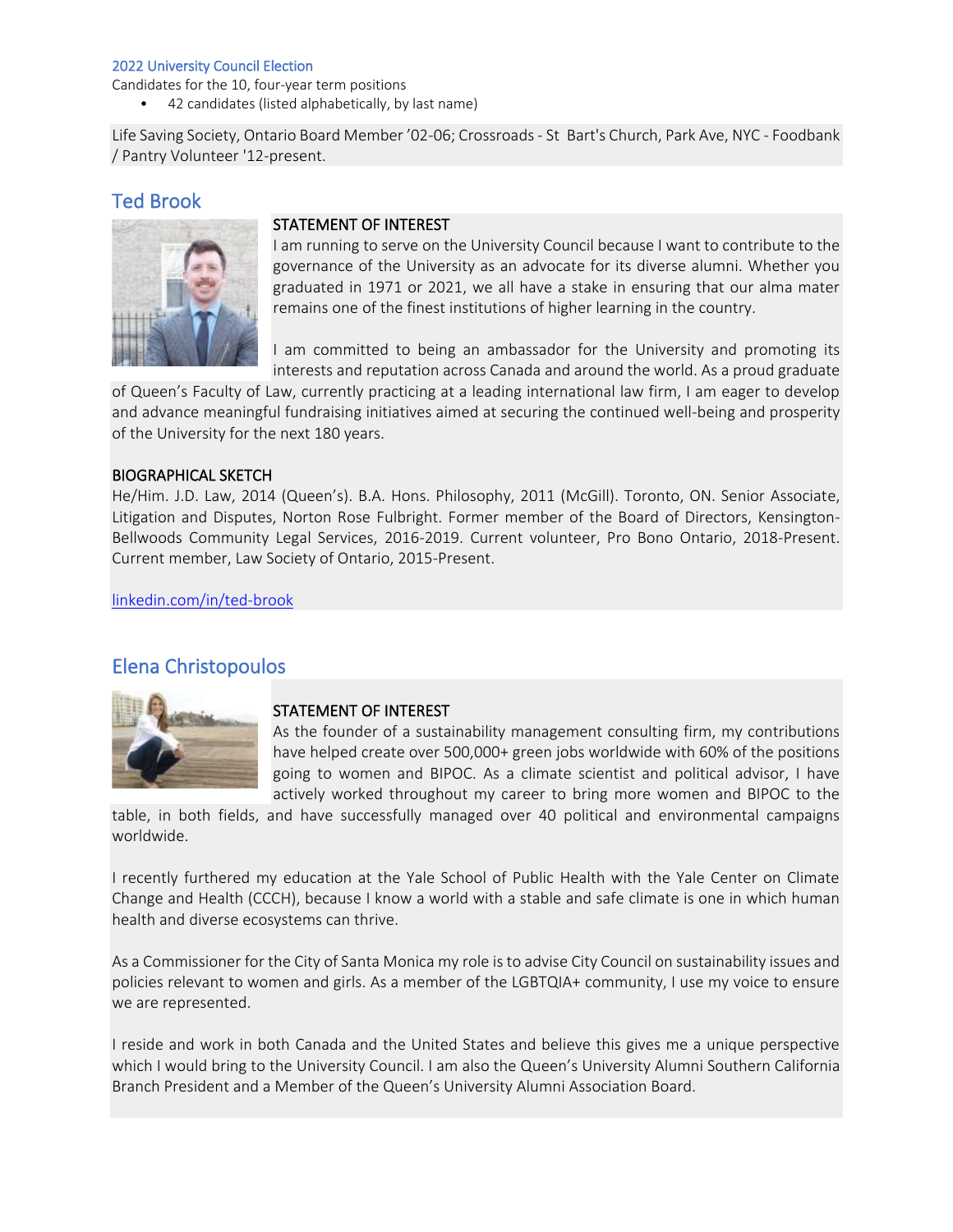Candidates for the 10, four-year term positions

• 42 candidates (listed alphabetically, by last name)

My time as a student at Queen's University was one of the hardest, most transformative periods of my life. As a Survivor, I understand that many students struggle at university, and it is my goal to be a voice for those who have felt overlooked, are coping with trauma or mental health issues, or have had a challenging university experience.

It would be a privilege to serve the Queen's community on the Council with the same compassion, to ensure that all students thrive throughout their academic and professional careers and that no one is left behind.

### BIOGRAPHICAL SKETCH

BA '10, Santa Monica, California + Toronto, Ontario. Commissioner for the City of Santa Monica. Certified Sustainability Practitioner (CSP-R) since 2011. Founder of ECMC management-consulting firm which has created 500,000+ green jobs, 60% of which have gone to women and BIPOC, Women of Wind Energy Speaker/Member (WoWE), implemented first urban wind turbine in North America in 2000, successfully managed over 40 political and environmental campaigns worldwide, named Toronto's Woman of the Year in 2013 and 2018, Certificate of Recognition from the California State Senate – Denim Day 2019, Member of the Queen's University Alumni Association Board, and Queen's University Southern California Branch President.

LinkedIn: linkedin.com/in/elenachristopoulos/ Twitter: [twitter.com/BeingElenaLA](https://twitter.com/BeingElenaLA) Instagram: [instagram.com/beingelenala](https://www.instagram.com/beingelenala/) Website: [www.elenachristopoulos.com](https://www.elenachristopoulos.com/)

# Christopher Clark



### STATEMENT OF INTEREST

In the many years since I graduated in 1995, I have felt grateful for the education I received and friends I made while attending Queen's. The university and its community provided me with the educational foundations for my career, allowing me to contribute as an engineer in tech startup companies, as a professor and administrator in university settings, as the principal investigator leading international research projects, and as a senior manager and research scientist at

Apple. Standout achievements include, developing autonomous shark tracking robots, studying the effects of the polar night on underwater ecosystems in the Arctic, embarking on archeological field expeditions in the Mediterranean to discover WWII plane wrecks, being one of the first hires at startup Kiva Systems (now Amazon Robotics), and developing undergraduate courses that eliminate genderbased academic achievement gaps.

If fortunate enough to be elected to the University Council, I hope to leverage the experiences from these previous positions to serve as an advisor to committees, and become a Queen's ambassador in spaces outside the alumni community. I am motivated to work with the existing Queen's leadership to promote growth, and provide unique student experiences - similar to those I have seen to be successful throughout my career. Most importantly I wish to help foster an educational experience that empowers students of all identities. My career has taught me that measurable improvements in accessible education are achievable through hard work, innovation, and data-driven policy change.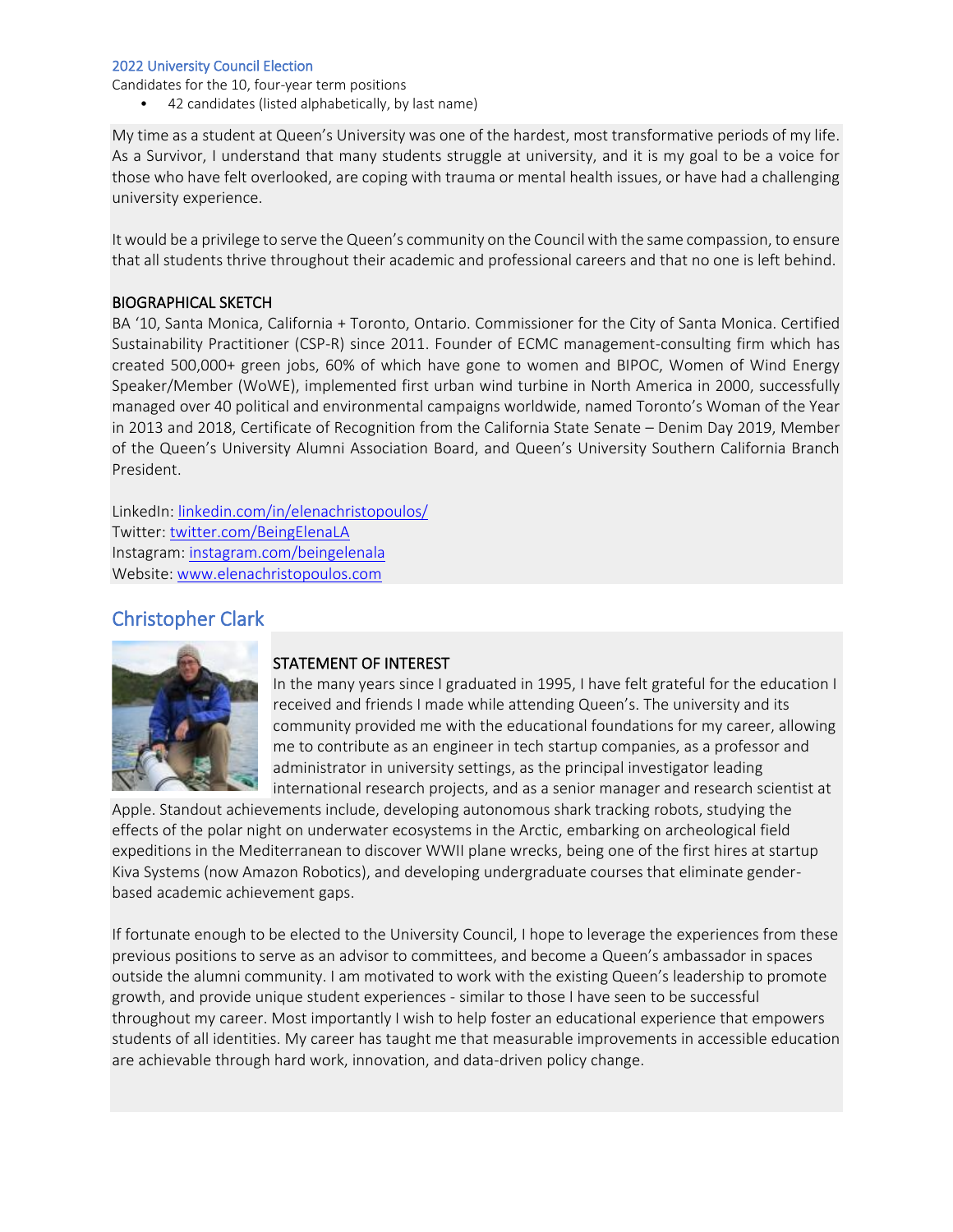Candidates for the 10, four-year term positions

• 42 candidates (listed alphabetically, by last name)

### BIOGRAPHICAL SKETCH

PhD 2004 - Stanford University, MaSc 1998 - University of Toronto, BASc 1995 - Queen's University. Senior Research Scientist, Apple (2018-present), Professor, Harvey Mudd College (2011-present). Professor positions also held at the University of Waterloo, California Polytechnic State University, and Princeton University. Administrative positions include Associate Dean of Research and chair of many committees at Harvey Mudd College. Industry positions held at Kiva Systems (now Amazon Robotics), Sterner Automation, and Apple. Local community work includes coaching and organizing Math Olympiad, basketball, and soccer. Outside of class involvement while at Queens includes FREC, Autonomous Robot competition, and the Engineering design competition.

[www.lair.hmc.edu](https://www.lair.hmc.edu/)

## John Donohue



### STATEMENT OF INTEREST

I am excited at the opportunity to represent and promote our great school to current and future alumni. My goal for 2022 is to increase my involvement in alumni activities in Ottawa and the surrounding area, while striving to represent Queen's and its alumni in the best light possible in all of the academic and non-academic settings that I touch.

### BIOGRAPHICAL SKETCH

BSCH'1991, BED'1992, MA'1994(uOttawa), PHD'2001(uOttawa). Senior Defence Scientist with Defence Research and Development Canada and part-time professor at

uOttawa (Psychology and Education). Former leader of the the Queen's University Intermural Program and the Arts and Science Undergraduate Society. Current volunteer with Canadian Guide Dogs for the Blind, Kanata Youth Basketball Association, and Redeemer Christian Academy.

LinkedIn - [linkedin.com/in/john-donohue](https://www.linkedin.com/in/john-donohue-36b12553/) Facebook - [facebook.com/john.donohue](https://www.facebook.com/john.donohue.142)

## Ehi Evbuomwan



### STATEMENT OF INTEREST

My success story as an immigrant to Canada 4yrs ago would be incomplete without Queen's University. The relationships built, the knowledge gained and the experience throughout my school year basically shaped my amazing journey so far. I have always loved to serve people and give back as much as I can. This was the driving force behind my decision to contest for co class president of the MMA'20 class. I was then awarded the student leadership award for that year. This

is still one of my main reasons for wanting to join the University Council. I want to give back to the university and the community in whichever way I can, via charity work and much more. I want to be an ambassador for the school; promoting diversity, and bringing unique ideas to the council that will ensure that the school is well represented in whatever task we decide to embark on.

### BIOGRAPHICAL SKETCH

BSC'06, MA'10, MMA'20, Toronto, ON. Certified Scrum Master, Certified Product Owner, Senior Data Science Advisor in Cyber Intelligence & Defense. Student Leadership Award Winner MMA 2020. Former member of the International Leadership Association(ILA).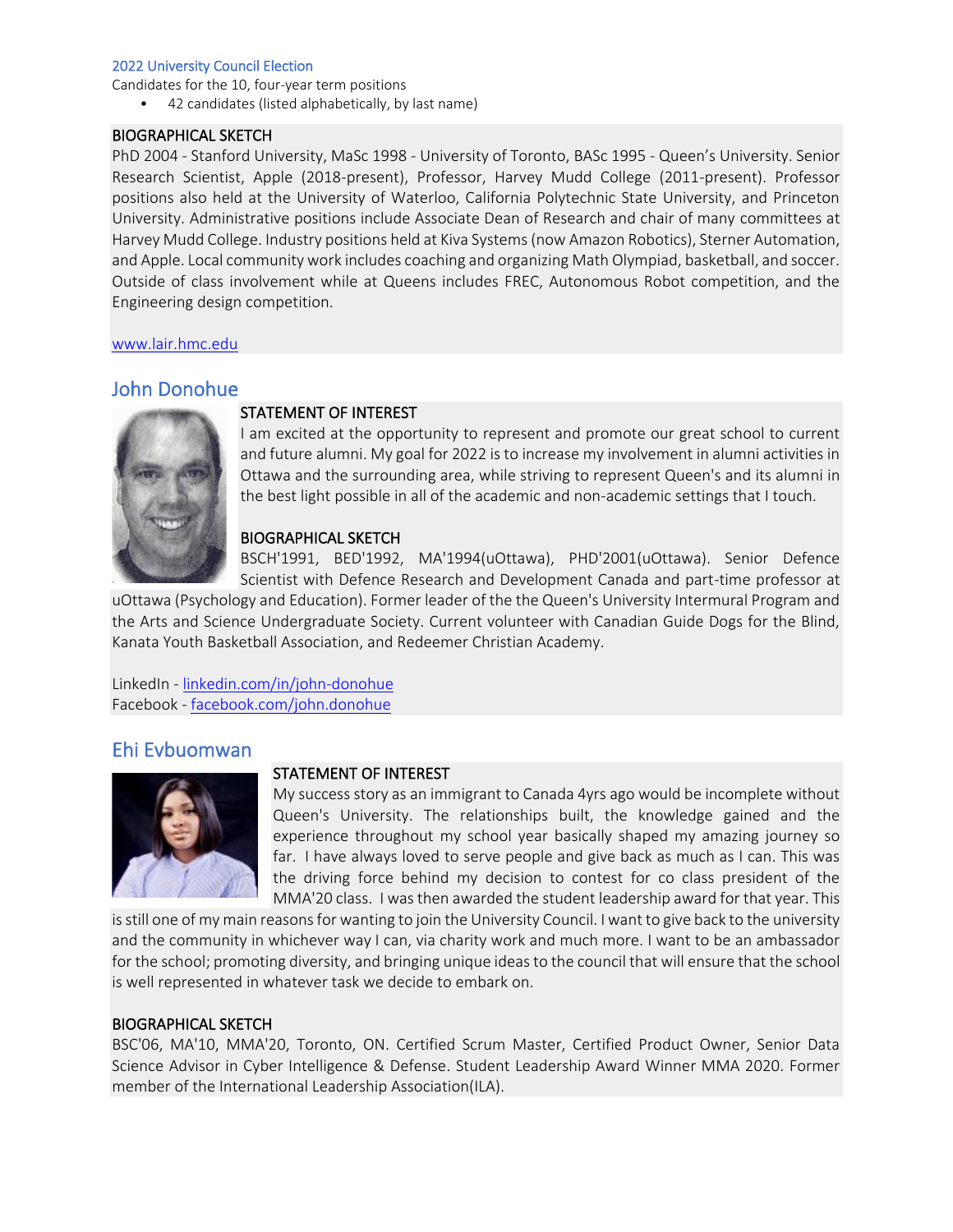Candidates for the 10, four-year term positions

• 42 candidates (listed alphabetically, by last name)

# Paula Frederick



### STATEMENT OF INTEREST

I have fond memories of my time at Queen's and still have a strong connection to the university, with my husband, close friends, and kids all having attended Queen's. I'm excited about the opportunity to share my enthusiasm and school spirit with others as an Ambassador of Queen's, and to contribute my knowledge, experience, and time in helping shape the future of Queen's. I have a strong

network of Queen's alumni and would be pleased to canvass their perspectives on issues related to the university and share them at the Queen's University Council meetings. No doubt Queen's will face many issues in the years to come and I believe that I can offer good input and sound judgement on these issues.

### BIOGRAPHICAL SKETCH

BCOM'90, Ajax, ON, Chartered Professional Accountant, Chartered Accountant, Chartered Business Valuator (Fellow), Certified in Financial Forensics, Principal of Cohen Hamilton Steger & Co Inc. Former member of the Queen's University Rowing Team 1986 and Queen's University Water Polo Team 1988. Director of Operations for the Queen's Intercollegiate Business Competition. Currently a Big Sister mentor with Big Brothers Big Sisters of Southwest Durham. Avid outdoors person and lover of animals.

### [linkedin.com/in/paulafrederick](https://www.linkedin.com/in/paulafrederick)

# Jeffrey Fung



## STATEMENT OF INTEREST

I hope to bring my experience as a student and an alumnus as well as my life experience to Queen's University Council. My goal as a University Councillor would be to help foster an inclusive environment for students, faculty, staff, and alumni, while maintaining it's unique spirit and enthusiasm.

I am proud of my contributions to Queen's University. While attending Queen's Law, I was actively involved with the Law Students' Society (LSS) during my three years of law school (2005-08). One of the major national issues for law students at the time

was whether to change the law degree from a Bachelor of Laws to a Juris Doctor. Following extensive student consultation as well as approval from various levels of the Queen's administration, Queen's University's law degree was changed to a Juris Doctor during my term as LSS President. I found the experience engaging with my fellow students and with faculty, staff, and alumni to be extremely rewarding and meaningful.

### BIOGRAPHICAL SKETCH

JD'08, Markham, ON, Lawyer (Associate General Counsel, Nissan Canada Inc.). Member in Good Standing, Law Society of Ontario (2009-Present). Former President (2007-2008), Vice President, Academic (2006- 2007) and Faculty Board Representative (2005-2006) of the Queen's Law Students' Society 2005-08. Co-Chair, Building Name Consultation Advisory Committee to the Dean, Queen's Law 2020. Former Director (2008-14) and Vice President, Fundraising (2011-12) of the Federation of Asian Canadian Lawyers 2008- 14. Current volunteer with the Yee Hong Foundation, Next Generation Chapter.

[linkedin.com/in/jefffung](https://ca.linkedin.com/in/jefffung)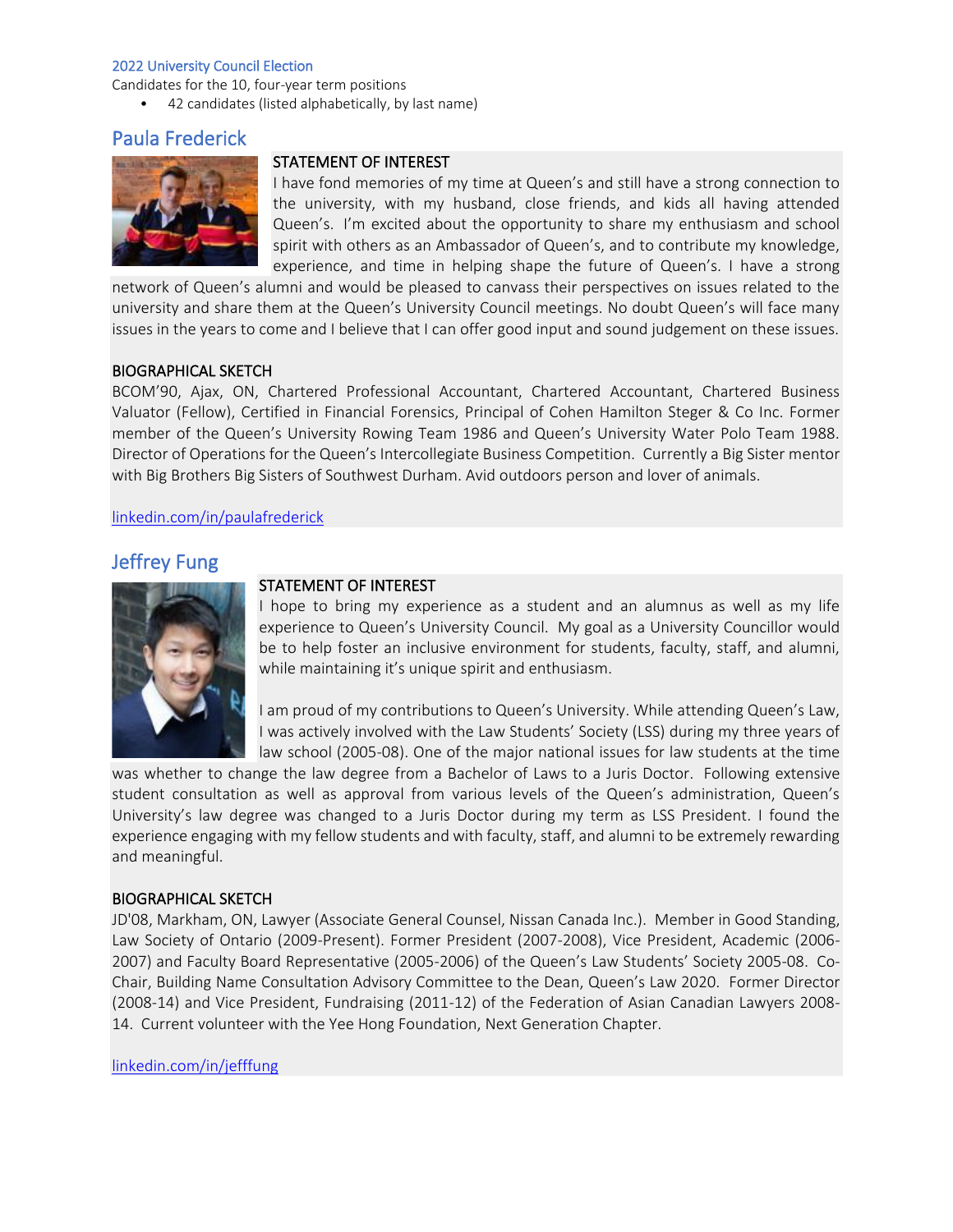Candidates for the 10, four-year term positions

• 42 candidates (listed alphabetically, by last name)

# Paul Gardner



### STATEMENT OF INTEREST

In 2016, I helped develop the Innovation and Entrepreneurship Learning Centre at Algonquin College. This initiative received over \$22M in Federal and Provincial funding support. The submission detailed that the College recognized that the single greatest driver of new jobs and community economic sustainability was growth in small and medium start-up businesses.

During the last two years, the COVID pandemic has changed the competitive post-secondary landscape. Like all post-secondary institutions, Queen's University has been forced to shift the delivery of programs from in-person to online delivery. This has significantly changed the work done by students, and Academic staff. The amount and speed of change that post-secondary institutions have experienced in the last two years have been extraordinary.

Now, more than ever, as direct domestic student entry continues to decline, the need for post-secondary institutions to focus on their differentiation strategy is crucial.

We know that competition among post-secondary institutions is tougher now than it has been in the last 50 years. The reality is that student education, at all institutions, isn't going to return to how we knew it before the COVID pandemic. In fact, for the next while, post-secondary growth will be reliant on two main segments, having an attractive offer for International students and Online learners.

As part of the Queen's University Council, I want to contribute by being a voice for the expansion of online and hybrid delivery of academic programming. I believe that it will be crucial for the University to expand and develop programming that insights student innovation and entrepreneurship. I believe that in Canada, the future of sustainable economic growth requires that great post-secondary institutions, like Queen's University, embed a culture of innovation and entrepreneurship across all their programs and within all their Schools.

### BIOGRAPHICAL SKETCH

Master of Management Innovation and Entrepreneurship 2020, Smith School of Business - Queen's University; HBCom 2013, Laurentian University; Chartered Professional Accountant 2014; Certified General Accountant 2014. Member Canadian Institute of Professional Accountants. Certified Master Controller, CPA Canada: Certified Change Practitioner, Prosci. Current Position: Senior Manager Internal Control - Algonquin College. City of Residence: Nepean, Ontario.

[linkedin.com/in/PaulGardner-CPA](https://www.linkedin.com/in/PaulGardner-CPA/)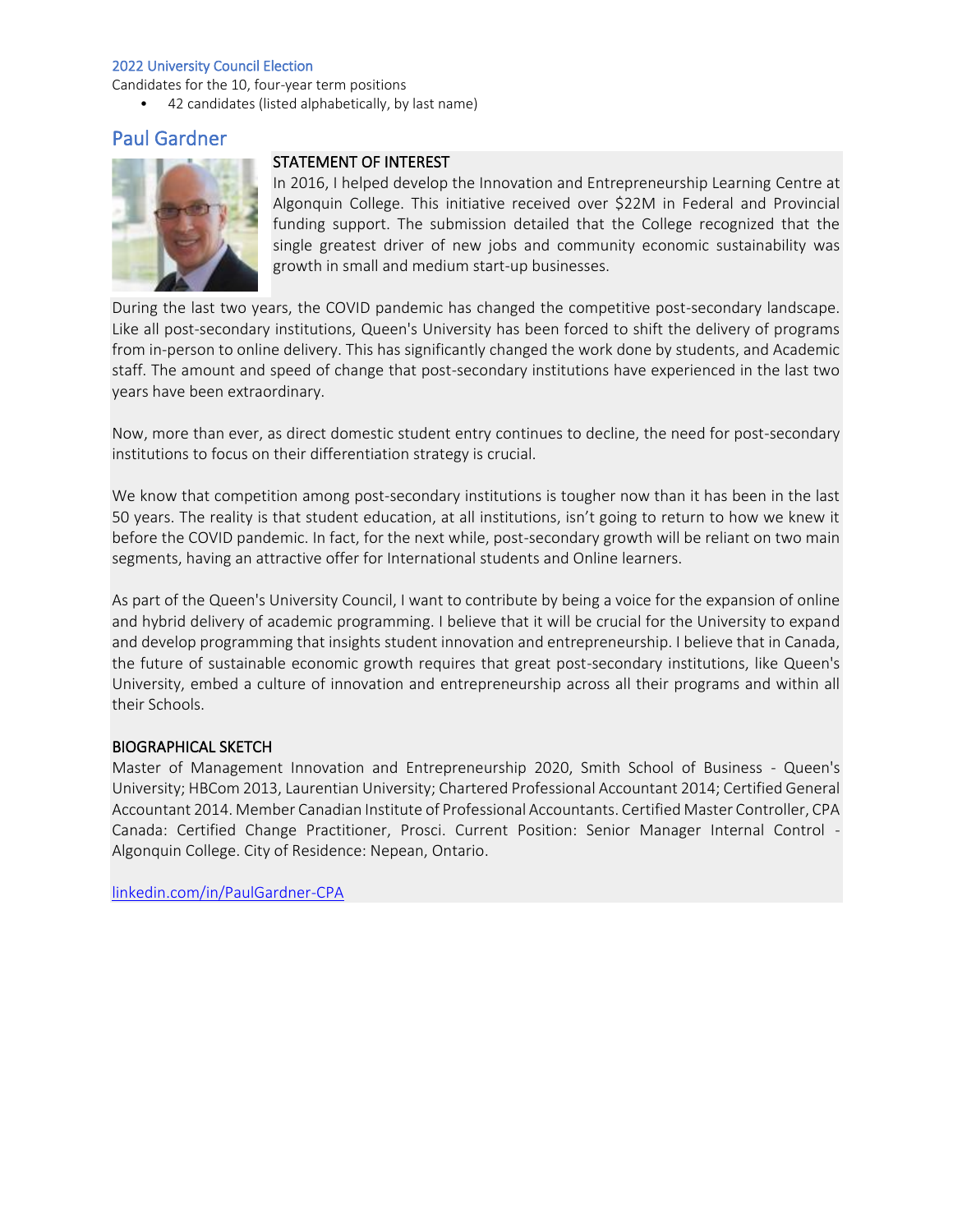Candidates for the 10, four-year term positions

• 42 candidates (listed alphabetically, by last name)

# Sara Gelgor



### STATEMENT OF INTEREST

Sara is a passionate sustainability leader, governance professional and community volunteer. She is a Queen's grad, past lecturer at Queen's Law, and a Queen's parent to Peter (Computing '23). She has also been named to the Diversity 50 by the Canadian Board Diversity Council.

Sara has a strong affinity for university governance. She served two terms as a member of the University of Toronto Governing Council Business Board and is currently a member of the Advisory Board for the Graduate Diploma Program in

Corporate Sustainability and Social Impact at the University of St. Michael's College in the University of Toronto. Sara also volunteers in U of T's Backpacks to Briefcase program and has been a volunteer case competition judge for Enactus Canada. She is excited to stand for election to Queen's University Council and welcomes the opportunity to make a strong contribution to governance at Queen's.

### BIOGRAPHICAL SKETCH

Sara has an LLB from Queen's, a BA, MBA, and Graduate Diploma (CSR) from U of T, and an LLM from Cambridge. She also holds the ICD.D director designation, and the Osgoode Certificate in ESG & Climate Law. She is a sustainability champion and recently joined RBC's Sustainability & Corporate Citizenship Group where she will provide global leadership in relation to RBC's human rights and sustainability initiatives. Sara is a dedicated community volunteer. She is a director of The Financial Advisors Association of Canada, a former director of the boards of North York General Hospital Foundation, the Canadian National Exhibition Association and Humewood House, and has volunteered for Toronto Out of the Cold and the United Way. Sara is a frequent conference speaker and has lectured at Queen's Law and Rotman at U of T. She also teaches corporate ethics in the Governance Professionals of Canada GPC.D designation program.

[linkedin.com/in/saragelgor](https://www.linkedin.com/in/saragelgor/)

## Dr. Kieva Hranchuk



### STATEMENT OF INTEREST

My time as a student in the Bachelor of Arts Honours in Psychology program at Queen's University from 2005-2009, was one of the best times of my life. I was an active member of the University community and served as the President of ASUS '09, played with the Queen's University Orchestra as a violinist, and maintained good academic standing. The strong foundation that Queen's built for me, allowed

me to continue on in the field of Psychology and earn my Masters and Ph.D. from Columbia University in New York City. While in New York, I had the unique opportunity of making differences in the lives of impoverished children with and without disabilities from Harlem, Yonkers, and elsewhere, through my research and instructional practices. A current research stream of mine focuses on equity, diversity, and inclusion- an area I am passionate about as it relates to education. In 2016, I returned to Kingston to make it my forever home. I strive to bring back what I learned through my studies to the community that gave me so much. I think an effective education is amongst the most, if not the most, valuable tool(s) we can offer our future generations. As such, I would be honoured to have the opportunity to shape the important outcomes for which the Queen's University Council is responsible. My current professional role as an academic gives me a unique, beneficial, and highly relevant perspective that would be valuable to the Council. As someone who cares deeply about public service and education, my motivation to join the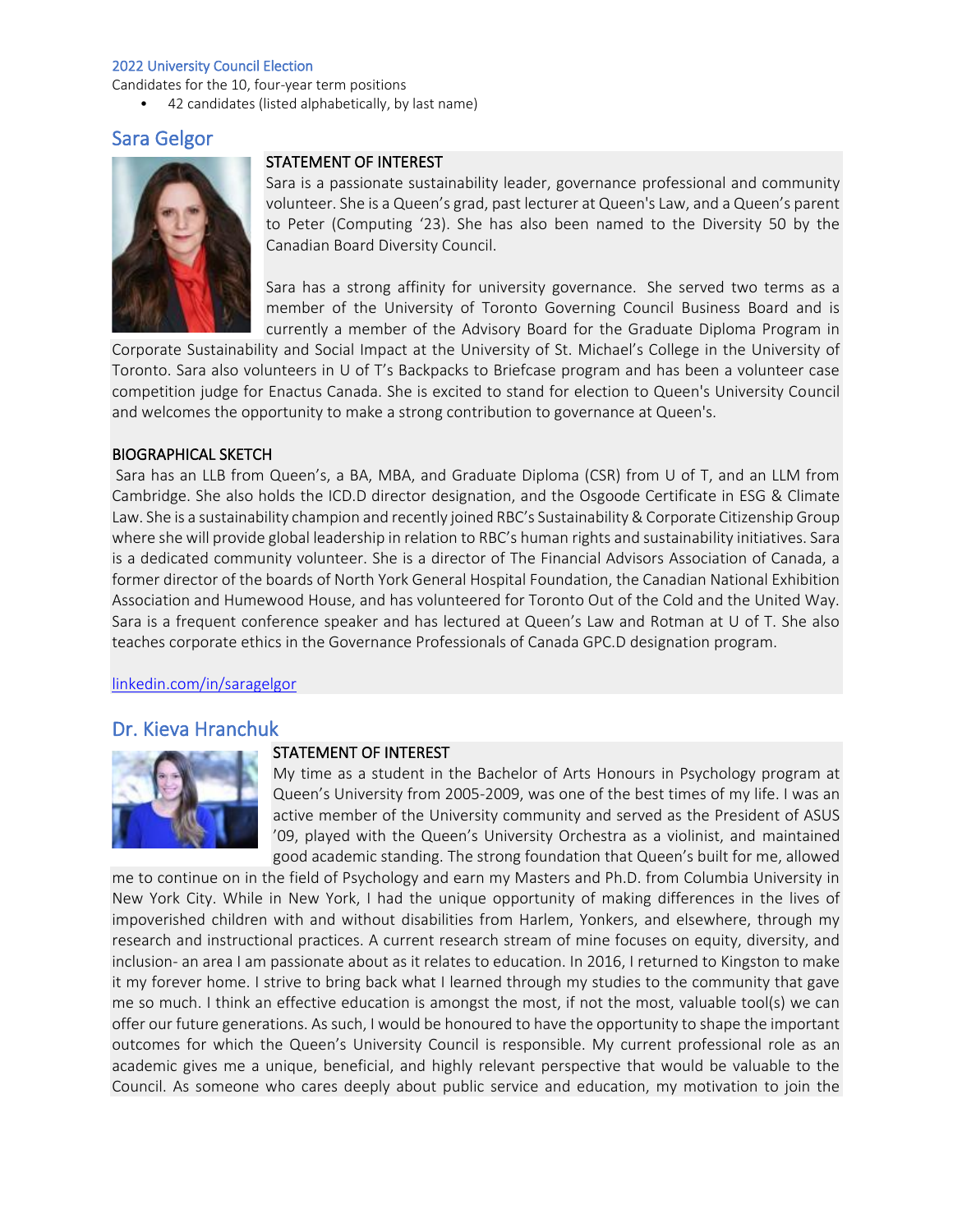Candidates for the 10, four-year term positions

• 42 candidates (listed alphabetically, by last name)

Queen's University Council surrounds my desire to uphold and improve the learning environment, community impact, and future directions of the Queen's University students.

### BIOGRAPHICAL SKETCH

BAH'09, Kingston, ON. Professor of Behavioural Psychology, St. Lawrence College (full-time) and Sessional Instructor, Brock University (part-time). Former President, ASUS '09. Former member, Queen's University Orchestra 2007-2009. Volunteer Program Board member, Association of Behaviour Analysis International in the area of Behavioural Development. Member, Behaviour Analysis Community of Practice for Kingston and surrounding areas. Volunteer, Airbnb.org host for future Ukrainian refugees.

[linkedin.com/in/kieva-hranchuk-phd](https://www.linkedin.com/in/kieva-hranchuk-phd-bcba-d-6ab0086a/)

## Aaron Iverson



### STATEMENT OF INTEREST

Earning my MBA from the Smith School of Business has been a life changing experience for me. The culture and community both at Queen's University and in the program aligned with my personal values, drives, and needs. This was possibly the most significant transformation that I have experienced in my lifetime and I would like to give back, and be a proud member of the Queen's University Council.

Culture is often defined as the tacit social order of an organization. The culture at Queen's continues to help influence and shape attitudes and behaviors in an

expansive diverse way. I am dedicated to contributing to this dense positive culture, enthusiastically and professionally. Through the practice of servant leadership models, I will help ensure a brighter future for the next generation of students.

Leadership amongst our student sector is more critical now more than ever. Queen's students have earned their right of passage by becoming part of a 'team' to one of- if not the best University in Canada, and one of the best in the world. As a Queen's Council member I would help support the University's leadership paradigm and further contribute to the leadership team through our ever changing times, with the students best interest at hand.

Being a member of this council would be a great honor. I am a proud alumni and wish to carry forward not only the traditions of being a Queen's student; championing the dynamics of leadership and building relationships to further the University's goals.

### BIOGRAPHICAL SKETCH

BHK 2000 UBC, UBC Varsity Football Player, Vanier Cup Champions 1997, Varsity Athletic Council 1997- 2000, Board Member Magdalene Recovery Society 2000-2003, Board Member Mothers and Mentors 2019- 2020, Licensed Orthotist 2010, Guest Football Coach UBC, Westside Warriors, Terry Fox HS 1997-2010, Negotiations and Leadership Accreditation Harvard 2019, Big Data Analytics/ Fintech Queen's MBA Specialty 2019, MBA Smith School of Business Queen's 2020.

[linkedin.com/in/iversonaaron](https://www.linkedin.com/in/iversonaaron/)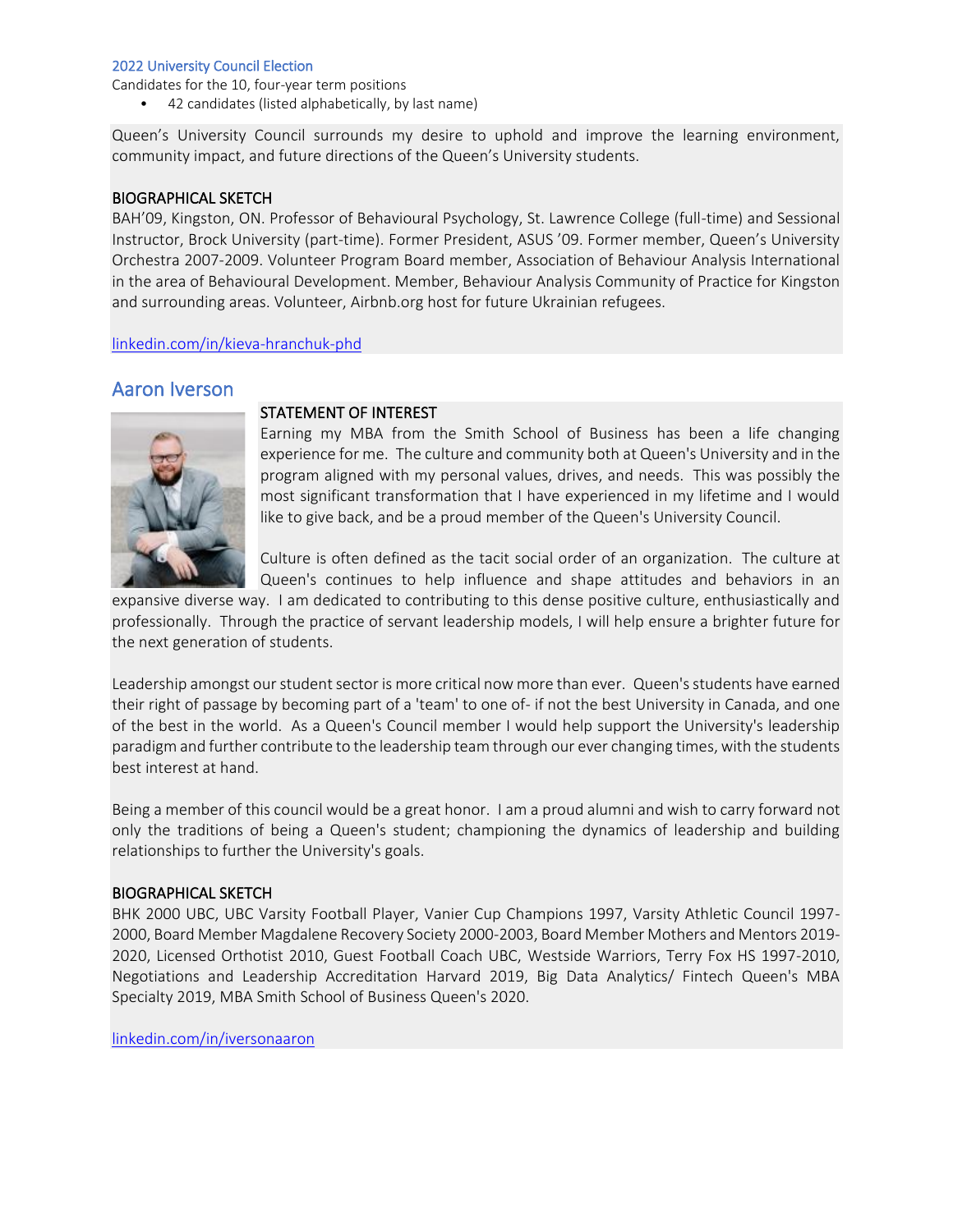Candidates for the 10, four-year term positions

• 42 candidates (listed alphabetically, by last name)

# Nick Jewitt



## STATEMENT OF INTEREST

I've had the pleasure of completing two degree's at Queen's and continued to be involved with students turned alumni through coaching the Queen's Men's Rugby Club and mentoring capstone projects within engineering. Now, I work within the Faculty of Engineering and Applied Science where a major component of my role is engaging alumni to support experiential learning opportunities within the faculty. I feel like my previous experiences and my current professional role has given me a wide perspective of alumni and allows me to continue to engage and hear opinions and feedback that I think would be beneficial to be brought to the University Council.

### BIOGRAPHICAL SKETCH

BASc '12, MASc '15, Kingston, ON. Manager of Corporate Relations with the Faculty of Engineering and Applied Science at Queen's University. Former athlete Queen's Men's Rugby Football Club '08-'14, Former assistant coach for the Queen's Men's Rugby Football Club '15-'19, Mentor for Technology Engineering and Management Course '16-'17.

[linkedin.com/in/nick-jewitt](http://www.linkedin.com/in/nick-jewitt-51613551%C2%A0)

# Chessa Jope



### STATEMENT OF INTEREST

Chessa Jope, COMM'09, LLM'19 (Osgoode), is a proud Queen's alumna and is passionate about a positive and diverse student experience. During her time as a University Councillor, Chessa is motivated to make advances in two key areas: increasing equity, diversity and inclusion on campus and increasing financial access to post-secondary education. She will contribute her financial acumen, legal and governance expertise and professional networks to address these issues and, in general, for the benefit and growth of Queen's University.

Born in the Philippines and raised in the Niagara region, Chessa is a first-generation immigrant and the eldest sibling of four Queen's alumni. While at Queen's, she benefitted from scholarships, bursaries and student work programs to finance her education. As a student leader, Chessa held co-chair and sponsorship roles with two organizations, Queen's Women in Leadership and Queen's Accounting Association, both of which she is proud to see continue to grow and evolve every year.

After graduation, she joined PricewaterhouseCoopers, obtaining her CA designation and regularly returned to Queen's for recruitment and to judge and sponsor student competitions and conferences. Chessa has held progressively senior finance roles in the mining and energy industries, working with companies across Canada and globally. Currently a Finance Director with Ontario Power Generation (OPG), her responsibilities include oversight of OPG's external reporting obligations and key technical accounting matters.

Chessa looks forward to applying her financial expertise and professional experience to the interests of Queen's University and is grateful for the opportunity to serve the Queen's student and alumni bodies. Cha Gheill!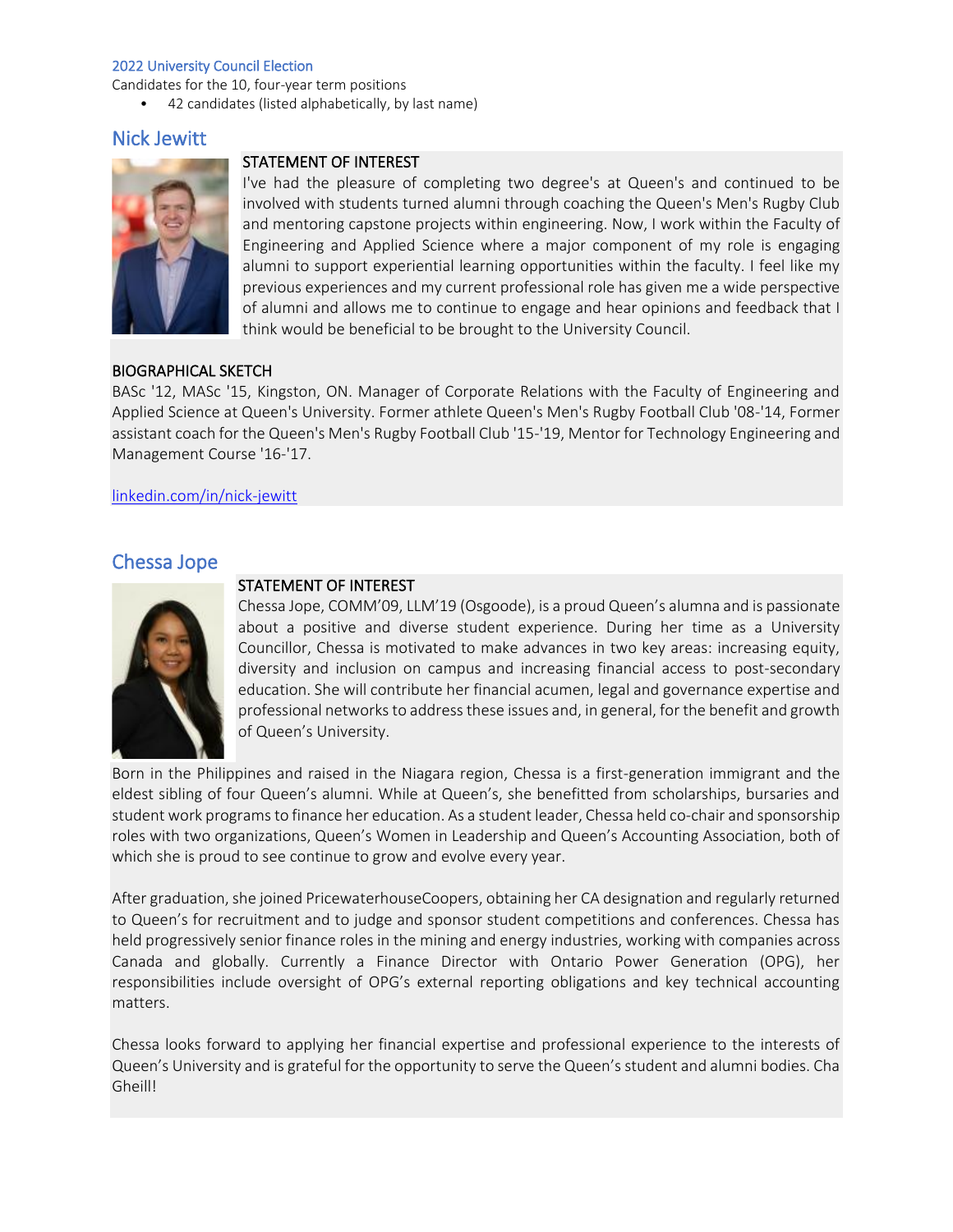Candidates for the 10, four-year term positions

• 42 candidates (listed alphabetically, by last name)

### BIOGRAPHICAL SKETCH

COMM'09, LLM'19 (Osgoode), Toronto, ON, Chartered Accountant, Chartered Professional Accountant. Member, CPA Canada, Ontario and Alberta. Director, External Reporting & Accounting Policy, Ontario Power Generation (2018-Present). Group Controller, Dominion Diamond Corporation (2017-2018). Manager, PricewaterhouseCoopers LLP (2009-2017). Mentor, CPA Canada (2012-Present). Member, Queen's University Commerce Alumni Admissions Committee (2015-19). Co-Chair (2008-09) and Sponsorship Coordinator (2007-08), Queen's Women in Leadership. Co-Chair (2007-08) and Sponsorship Coordinator (2006-07), Queen's Accounting Association.

[linkedin.com/in/chessajope](https://www.linkedin.com/in/chessajope)

# Fenil Kacharia



Queen's University is very close to my heart and I started my life in Canada from there. I love the campus and the city of Kingston and make it a point to visit once a month. I am always looking for ways to continue to be a part of queens and this opportunity will help me do that. If elected in this role, I will represent various student groups at queens and help realize the strategic vision of the university.

BIOGRAPHICAL SKETCH MMIE'2018. Toronto, Ontario. Partner Account Manager - Cisco Systems Canada.

STATEMENT OF INTEREST

# Bill Karamouzis



### STATEMENT OF INTEREST

I had the good fortune of being accepted into the Queens MBA program over 10 years ago. The experience was as described by so many - transformational. Through my time at Queen's I was able to learn and expand as a person and professional. Queens connected me to a learning team that became has become a trusted group of lifelong friends.

I believe Queens has a unique offering and culture. The Queens experience combines the best of tradition and blends it with innovation. I hope to contribute as part of the

University Council towards a Queens that remains a innovative source of learning. Telling our story in a way that brings the next generation of leaders and innovators to our school while building upon our global alumni network as a lifetime source of value we all can contribute and count on throughout our careers.

### BIOGRAPHICAL SKETCH

MBA 2012, Los Angeles, California. Co-founder and CEO of Addicting Games, Inc. Bachelor of Technology, Northern Alberta Institute of Technology. Member of the C100 an organization focused on helping promote and support Canadian entrepreneurship through the United States. Investor and Limited Partner in Inovia Capital. In addition to these activities Bill is a frequent speaker at events supporting entrepreneurship, new ventures, the business of gaming, education technology and web3/crypto development trends. [linkedin.com/in/karamouzis](https://www.linkedin.com/in/karamouzis/)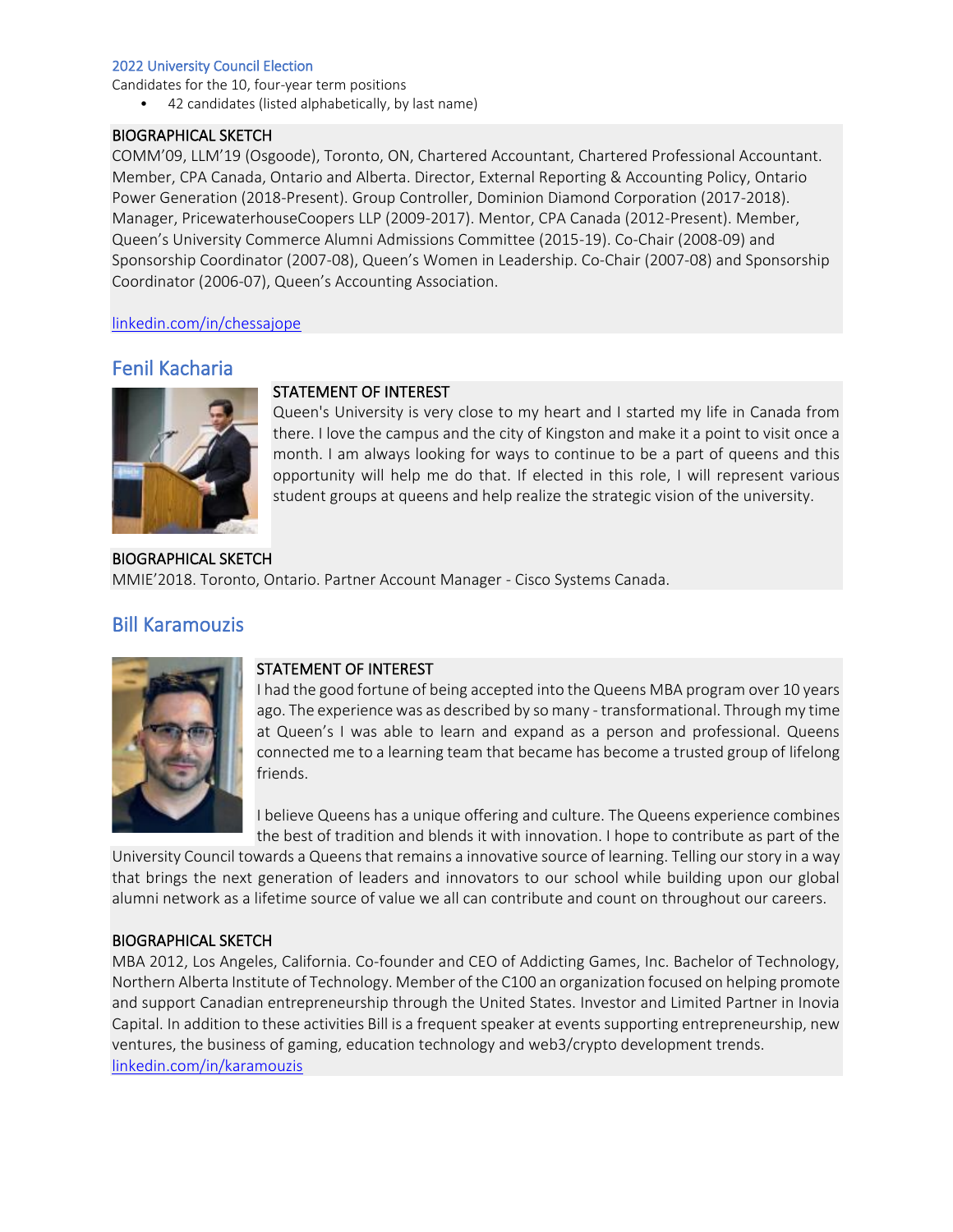Candidates for the 10, four-year term positions

• 42 candidates (listed alphabetically, by last name)

## Aram Daniel Kerkonian

### STATEMENT OF INTEREST



As a space lawyer, I spend my days thinking outside the box, anticipating technological developments and responding to international realities. I carry out this work as a public servant on behalf of Canadians but also on behalf of humanity as I believe our future will rely on the sustainability of space. Notwithstanding this other-worldly pursuit, I am equally committed to improving our terrestrial

condition, including that of Queen's University. My days at Queen's were marked by formal and informal educational experiences and it was this balanced approach that made my degree so personally and professionally formative. I plan to bring my forward-thinking perspectives to the University Council at Queen's to ensure all students benefit from their educational experiences as I did. As a University Councillor, I would 1) prioritise initiatives to increase financial support for students in need, 2) support programs that put academic theory into practice and 3) prepare medium-term plans for where Queen's ought to be in 5- and 10-years. As someone who benefited tremendously from financial support, I know first hand the transformational power of assistance; as someone who regularly incorporates theory into policy, I recognize the untapped potential of academia and its positive impact on our lives; and as someone who believes medium-term planning is the only way to effectively implement change, I see an opportunity for Queen's to maintain itself as an educational leader by establishing ambitious yet realistic goals. As an ambassador of alumni, I plan to champion causes for which you are passionate, convene events whereby you may expand your networks and communicate openly with all stakeholders. My pledge as a University Councillor would be to serve you and the broader Queen's community with the same passion and determination that has marked my career thus far.

### BIOGRAPHICAL SKETCH

Dr. Aram Daniel Kerkonian, BA '11 (Queen's Philosophy and LoP from Harvard), JD '14 (Windsor), LLM '17 (McGill), DCL '20 (McGill). Kemptville/Ottawa, Space Policy Advisor at Innovation, Science and Economic Development Canada.

At Queen's: Vice-President Arts and Sciences Undergraduate Society, Class of 2011; Member, ThankQ Committee, Queen's Armenian Students Association; Athlete, Queen's Rowing; Referee, Intramural Volleyball.

Current: Executive Member, Recruitment of Policy Leaders Program; Member, Law Society of Ontario, Armenian Bar Association, Institute of Air and Space Law Association; Section Editor, Journal of Space Safety Engineering; Published Author, Conference Organizer, Invited Speaker and Guest Lecturer; Judge/Former Coach, Manfred Lachs Space Law Moot Court Committee.

[linkedin.com/in/aramdanielkerkonian](https://www.linkedin.com/in/aramdanielkerkonian/)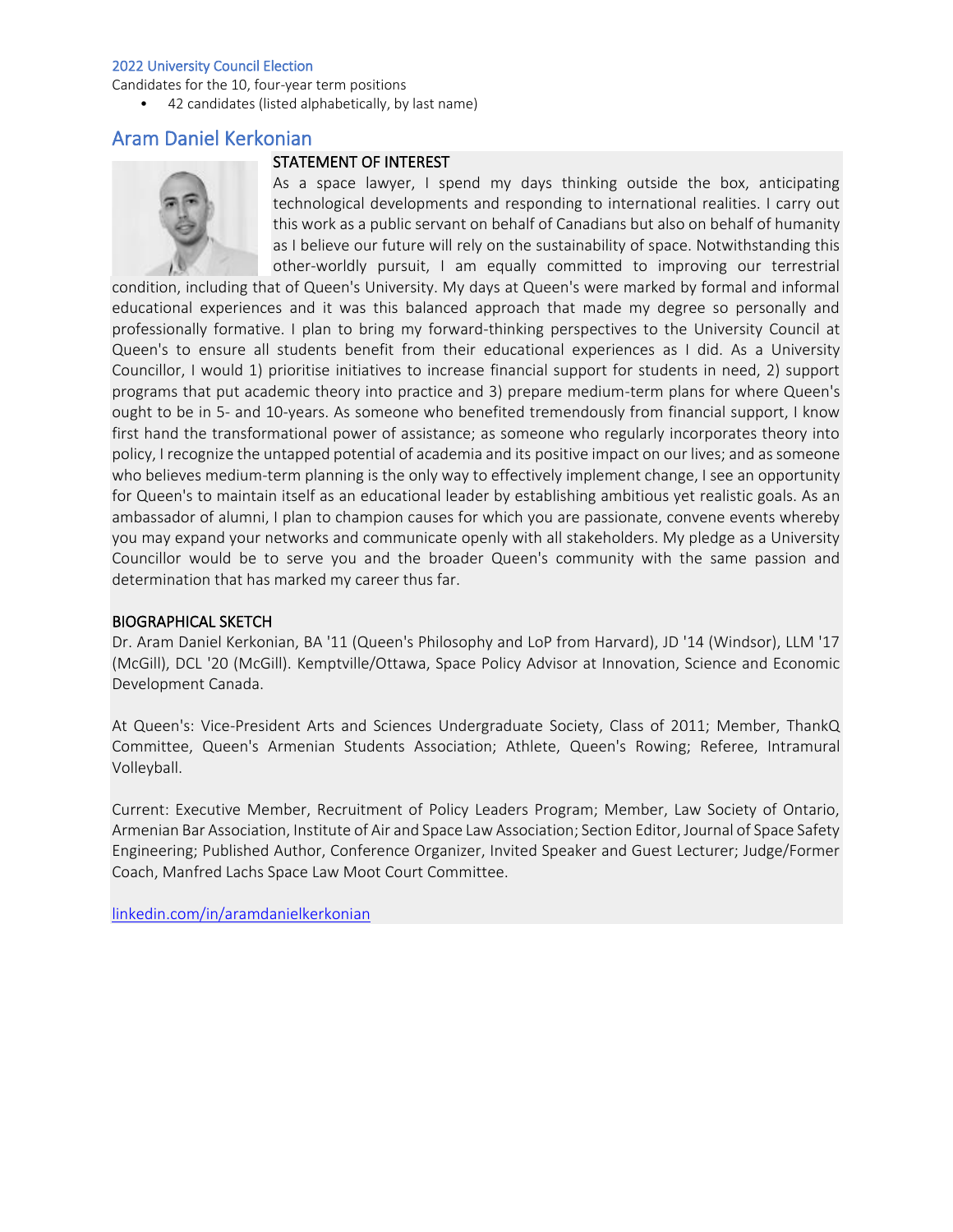Candidates for the 10, four-year term positions

• 42 candidates (listed alphabetically, by last name)

# Leslie Laing



### STATEMENT OF INTEREST

I owe a debt of gratitude to Queen's. It was there, while a Microbiology and Immunology grad student in the 1980's that I first learned about autoimmune diseases, especially that of Sjögren's. It was perhaps the lure of the invisibility of the disease with the unpronounceable name and its all-pervasive menacing nature that attracted me. I certainly knew no one with it. Fast forward to another stint at grad studies, this time in the Prosthodontics dental specialty at U of Toronto, where I asked my supervisor, Dr. George Zarb (the one who introduced implants to North America), if I could do a project on Sjögren's. "Les, you'll never find enough patients

to finish on time. Start looking for these patients for the long term if you're so passionate about this disease but do another project on implants for your thesis". Fast forward again, and not only did I find Sjögren's patients (and finish a thesis on implants), but I'm now the President and on the Medical Advisory Board of the Sjögren's Society of Canada. As a way of saying "thank you" to Queen's for the research training it afforded me, I'd like to pay back by serving on Council. With twenty years of university education behind me, at four different universities, I can wholeheartedly say that the best research training I received was from Queen's. While my millions are still in the virtual stage, I'm afraid, at least I can donate my time and expertise related to Oral as well as Public Health, the pedagogy of teaching, and interprofessional education: all areas in which I have served as lead presenter or facilitator. And who knows: perhaps one day the Canadian Sjögren's Research Centre will have a home at Queen's.

With gratitude. Cheerio, Leslie

### BIOGRAPHICAL SKETCH

- BSc '74, BEd '76, MSc '82, PhD '87 (Microbiology / Immunology), DDS '00, MSc (Prosthodontics) '03, FRCD(C), FAP
- Toronto and Brockville ON
- Prosthodontist:
	- o Toronto Public Health Dental and Oral Care making dentures for low-income seniors (2-3 days / week since 2020)
	- o Private specialty practices: Yorkville, Mississauga, Brockville (2-3 days /week since 2003)
	- o Faculty of Dentistry, University of Toronto:
		- Clinical Prosthodontic Associate (1 day / week since 2002)
		- Assistant Professor Prosthodontics (2003-2018)
		- Committees:
			- Undergraduate Education (2012-2014)
			- Education Research (2012-2014)
		- President:
			- Graduate and Post-Graduate Dental Students Society (2002-2003)
			- Dental Students Society (1999-2000)
	- o Royal College of Dental Surgeons (Ontario): remedial course instructor (since 2005)
- Sjögren's Society of Canada:
	- o President (since 2018)
	- o Member: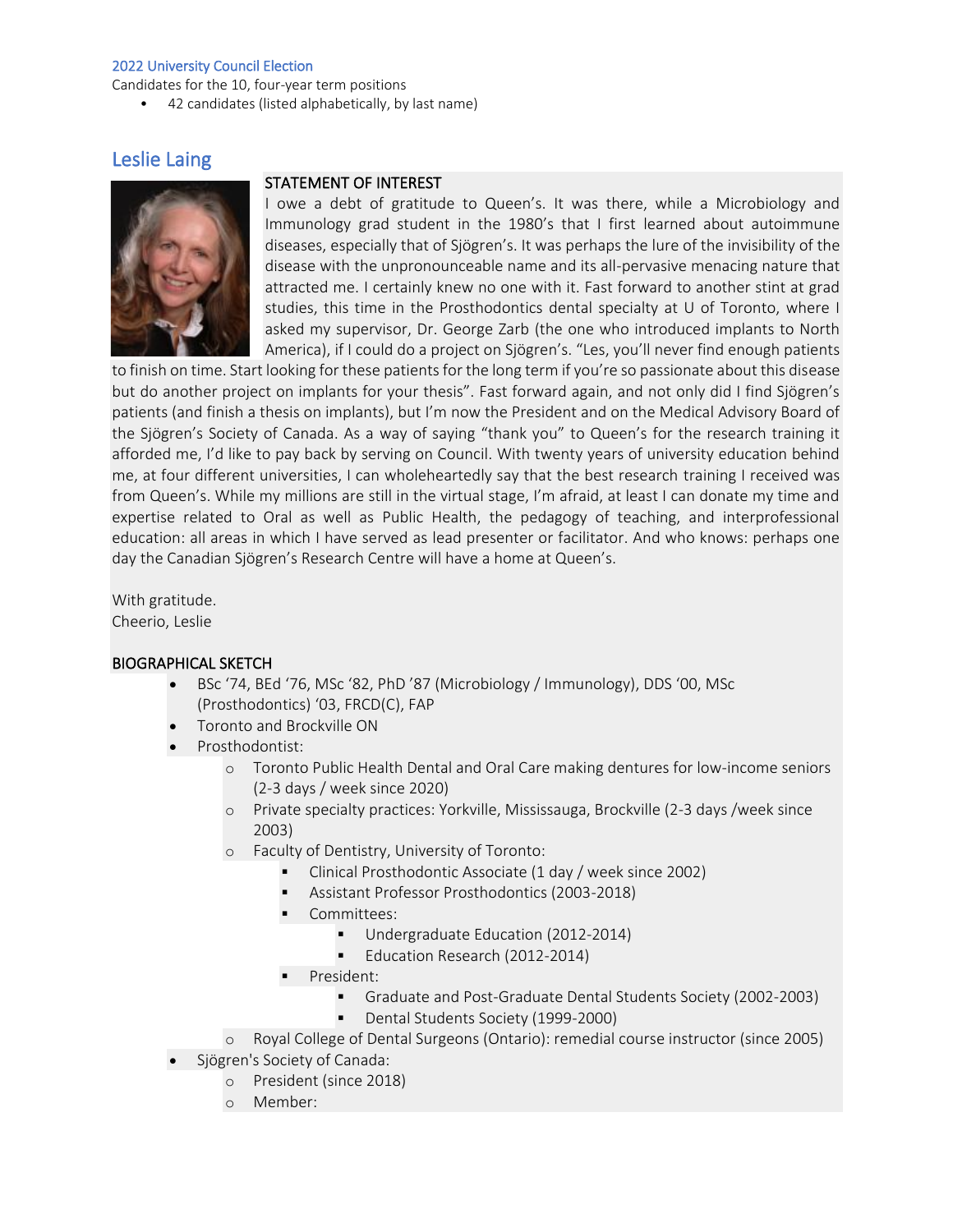Candidates for the 10, four-year term positions

- 42 candidates (listed alphabetically, by last name)
	- Board of Directors (since 2015)
	- Medical Advisory Board (since 2008)
	- 2020 Queen's Toronto Alumni Branch Tricolour Champion
	- 2022 Queen's University Alumni Association Humanitarian Award

### [linkedin.com/in/leslielaing](https://www.linkedin.com/in/leslielaing/?originalSubdomain=ca)

## Alexander Legnini



### STATEMENT OF INTEREST

As a Queen's graduate who has lived in Kingston for many years, I believe it is essential that we focus on strengthening the relationship between Town and Gown. As a member of the University Council, I would bring innovative ideas and enthusiasm to the challenge of decreasing conflict and increasing cooperation between the University and the broader community.

After several years working at a consulting firm in Ottawa, I returned to Kingston to help develop a community mental health clinic. Our clinic has been able to provide

innovative mental health care for Veterans, First Responders and survivors of trauma. We have supported placements and internships for over one hundred Queen's students and graduates and their contributions to our clinic have been invaluable. I feel strongly that student mental health needs to be a priority for Queen's and the Council. If elected, I will work hard to ensure that Queen's University is a space that is safe, supportive, diverse and inclusive.

### BIOGRAPHICAL SKETCH

BSCH (Physics) '09, Kingston, ON. Executive Director, Kingston Institute of Psychotherapy & Neurofeedback; President, Frontenac Legal Support Services; Owner, AL Properties, specializing in restoring heritage properties near campus; Member of City of Kingston working groups relating to housing and heritage preservation; Former volunteer with Queen's Hockey Helps the Homeless, Watercan @ Queen's, Skyworks Charitable Foundation, Wounded Warriors.

## Mark R. McMackin



### STATEMENT OF INTEREST

I grew up in rural Ontario and my father was the first of many and his family to attend university at Queens from 1959 to 62. I would like to concentrate on contributing to the enrolment of more indigenous students in the University. I worked very closely with many aboriginal communities across Canada and have travelled extensively and work as a consultant from time to time with such communities on infrastructure projects. I believe that my long-standing development of establishing a trust with aboriginal communities throughout

Canada will help benefit Queen's. I was very involved Queens in the four years that I was there, but I am just a normal guy from Peterborough and I would also like to encourage people that are not private school educated to not be intimidated by the school as well.

### BIOGRAPHICAL SKETCH

Mark (Mac) McMackin Arts 87, LL.B.(Soton) /J.D. Dal 1995.Mac is not your typical Bay St. Lawyer. Mark is well-traveled, street smart who practices in Ontario and has been active in the Alumni Association in Canada and England. Mark practices law in commercial, entertainment and r/e development. In the last 15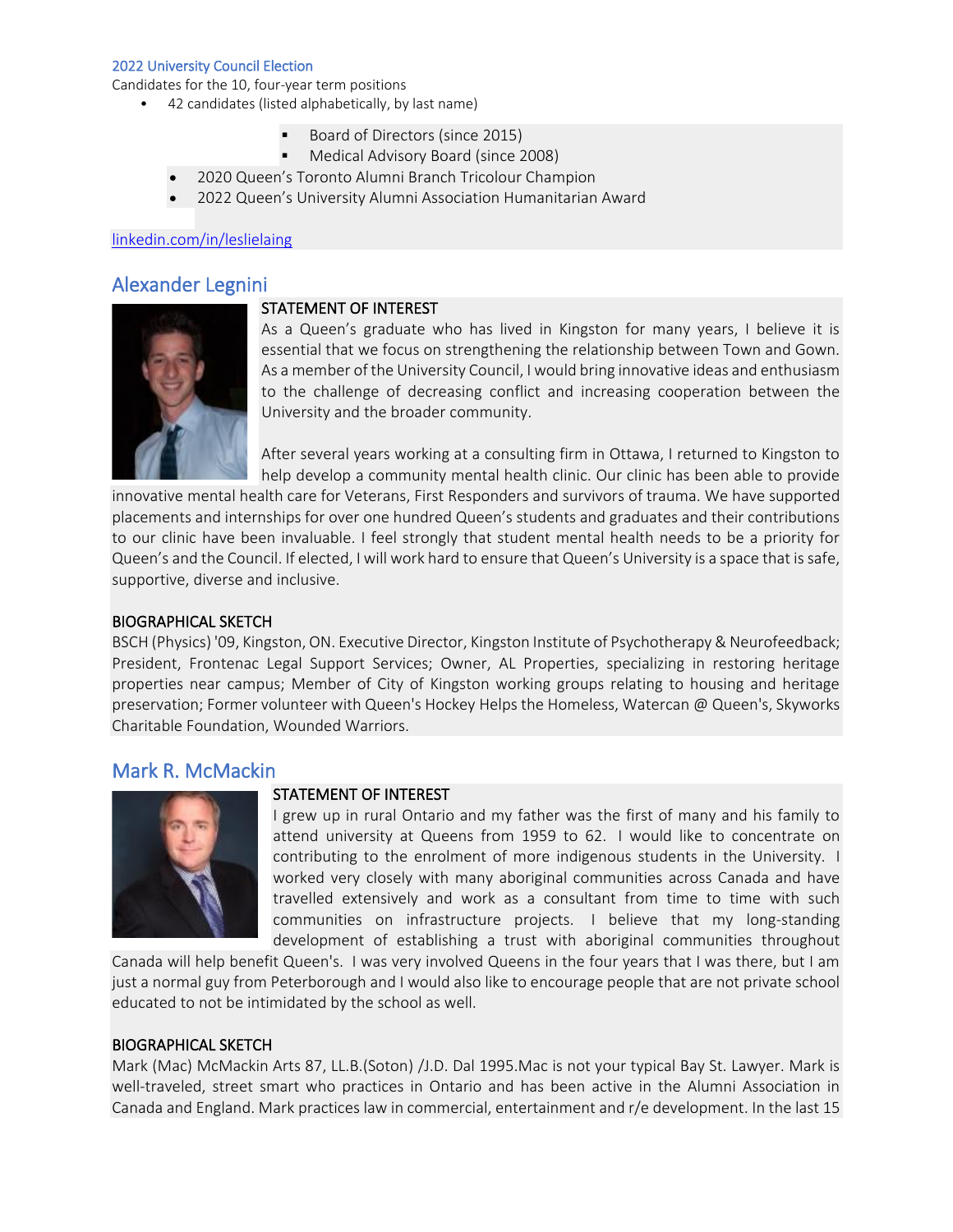Candidates for the 10, four-year term positions

• 42 candidates (listed alphabetically, by last name)

STATEMENT OF INTEREST

years has been very active in the music/film business in Canada and is now involved in [www.musicroyaltiesinc.com\(opens in a new window\).](http://www.musicroyaltiesinc.com/) In Canada he has closed a myriad of entrepreneurial and celebrated transactions in real estate, primarily. Mark is very connected and resourceful internationally and oversaw and coordinated efforts for 3,500 international students yearly in 1993 as the University President Elect. Mark has a talent for communicating and understanding a myriad of issues in business and sits on the boards of recognized charities, namely for wetland/watershed conservation, native children, and a local food bank. Mark has three children who wish to become Frosh.

## Andrew McQueen

I will bring to the Council my long experience working in higher and vocational education -- as a professor in the United States, a policy officer in Ottawa, an education analyst at the OECD in Paris, and most recently a team leader working on improving vocational education in England. My career has given me insight into the needs and aspirations of students; the expectations that employers and social

partners have of universities; the goals of government policy, and how to engage government policymakers; and the ways of bringing all those stakeholders' interest together.

Based now in Yorkshire, I will be able to represent Queen's to a broader European community -- not just students and alumni living here, but also potential students interested in Canadian universities, and the academic communities in the UK and contiental Europe that may wish to partner with Queen's faculty and researchers.

### BIOGRAPHICAL SKETCH

MA 1988, Sheffield UK -- (BA Mount Allison, PhD Duke University) Team Leader, Further Education, UK Department for Education. Former official at OECD in Paris; Employment and Social Development Canada; and former professor at Tennessee State University in Nashville. Member of Science Co-op '48. Organiser of DfE Sheffield Festival. Volunteer at the Leeds Library.

[linkedin.com/in/andrew-mcqueen](https://www.linkedin.com/in/andrew-mcqueen-122680b/)

## Bronagh Morgan



### STATEMENT OF INTEREST

The systemic barriers to obtaining, then benefiting from, a quality university education in Ontario continue to rise. Independently, I put myself through law school in the late 1990s by working full time both during the school year and the summers. I still required student loans and grants to make it. In the same position today, a law school education would be nearly impossible for someone like me to obtain. Further, systemic sexism has limited the success I've been able to achieve in the legal profession, both professionally, and in graduate school settings. It is

beyond time for systemic change, at all levels, and in all institutional settings. Decision-makers need to include not only those who have reached the highest levels of success in their fields, but also those who current systems and structures continue to fail. As a member of the University Council, I will be a voice that speaks truth to power, on behalf of those without a seat at the table. My record of volunteerism shows I'm committed to service. I'm also committed to learning from my colleagues and the community we serve to help Queen's in any way that I can.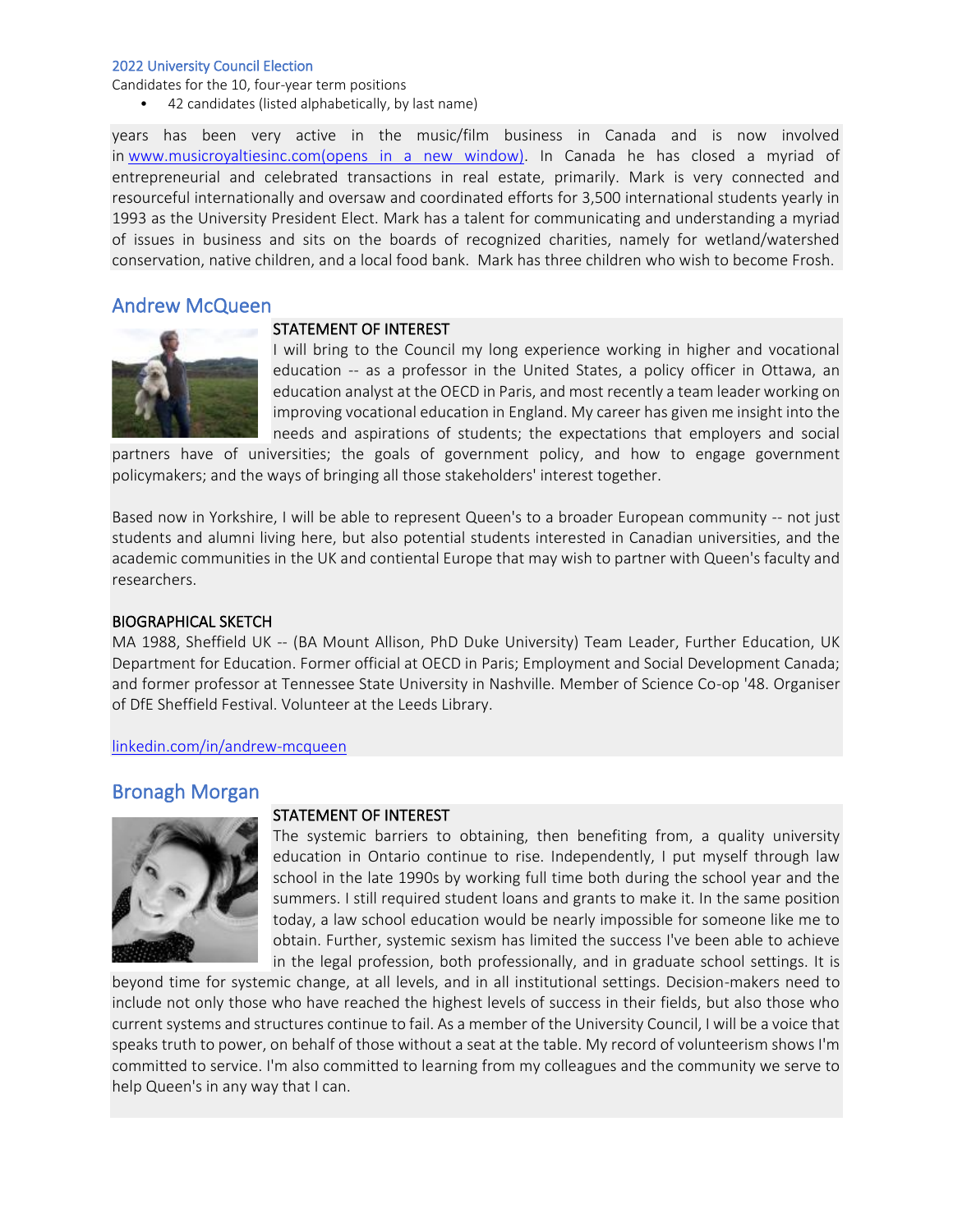Candidates for the 10, four-year term positions

• 42 candidates (listed alphabetically, by last name)

### BIOGRAPHICAL SKETCH

LLB '99, London, ON, Legal writer, Institutional consultant, Artist, Television and print journalist, Fitness professional, Mother, Friend. Former member of the Environmental Law Club, Queen's Law '99 Council, and co-recipient of the Queen's Law '99 Spirit Award. Current volunteer with Yotuni Social Enterprise, London Health Sciences Centre, St. Thomas-Elgin General Hospital, Bereaved Families of Ontario, Rogers Television London. Former MP/MPP Candidate for the Green Party of Ontario/Canada.

LinkedIn: [linkedin.com/in/bronaghmorgan](https://www.linkedin.com/in/bronaghmorgan/) Facebook: [facebook.com/bronagh.sutherland](https://www.facebook.com/bronagh.sutherland) Twitter: [twitter.com/ThatBronaghOne](https://twitter.com/ThatBronaghOne) Instagram: [instagram.com/bronagh.joyce](https://www.instagram.com/bronagh.joyce/) Rogers TV: [rogerstv.com](https://www.rogerstv.com/show?lid=12&rid=9&sid=4756)

## Jaswinder Narain



### STATEMENT OF INTEREST

As a female, visible minority, immigrant, and a proud Queens Alumni, I am leaving a mark in the Data Science world. I believe that I represent the values of Queens university and striving to close the gap in tech leadership roles in Canadian AI ecosystem. As a university council I will bring representation of university Alumni and put forth my passion for inclusion and diversity in the industry and way to bridge the gap in education and the job market.

### BIOGRAPHICAL SKETCH

MMAI 2021, Toronto ON. Currently working as a Data Scientist at PwC and have a master's degree in finance and vast experience in Analytics. She volunteers for various local community causes, neighborhood school events and fundraising activities.

[linkedin.com/in/jaswindernarain](https://www.linkedin.com/in/jaswindernarain/)

# Jake O'Donnell



## STATEMENT OF INTEREST

Queen's opened the door to countless opportunities for me; it's my promise and mission to use this platform to ensure current and future students find the same experience - now and for years to come. You will find that I am committed to ensuring the legacy and reputation of our institution is one that becomes better and stronger every year. This committee's proximity and influence to university leadership requires candidates that will push for action and lead by example. That

is my pledge. Every day I work with high-performing individuals that chose to live and work in Canada. My commitment to the Queen's community is that our institution will continue to be one that top students and academics choose and that their bond to the school extends to the community – locally and nationally - through lasting personal and professional relationships. I know from experience: the Queen's community has the ability to form life-long connections to place and people. This is not something we should take for granted, and its future will require critical self-reflection, acknowledgements, outreach, and inclusion. I look forward to furthering the mandate of this council and our great university.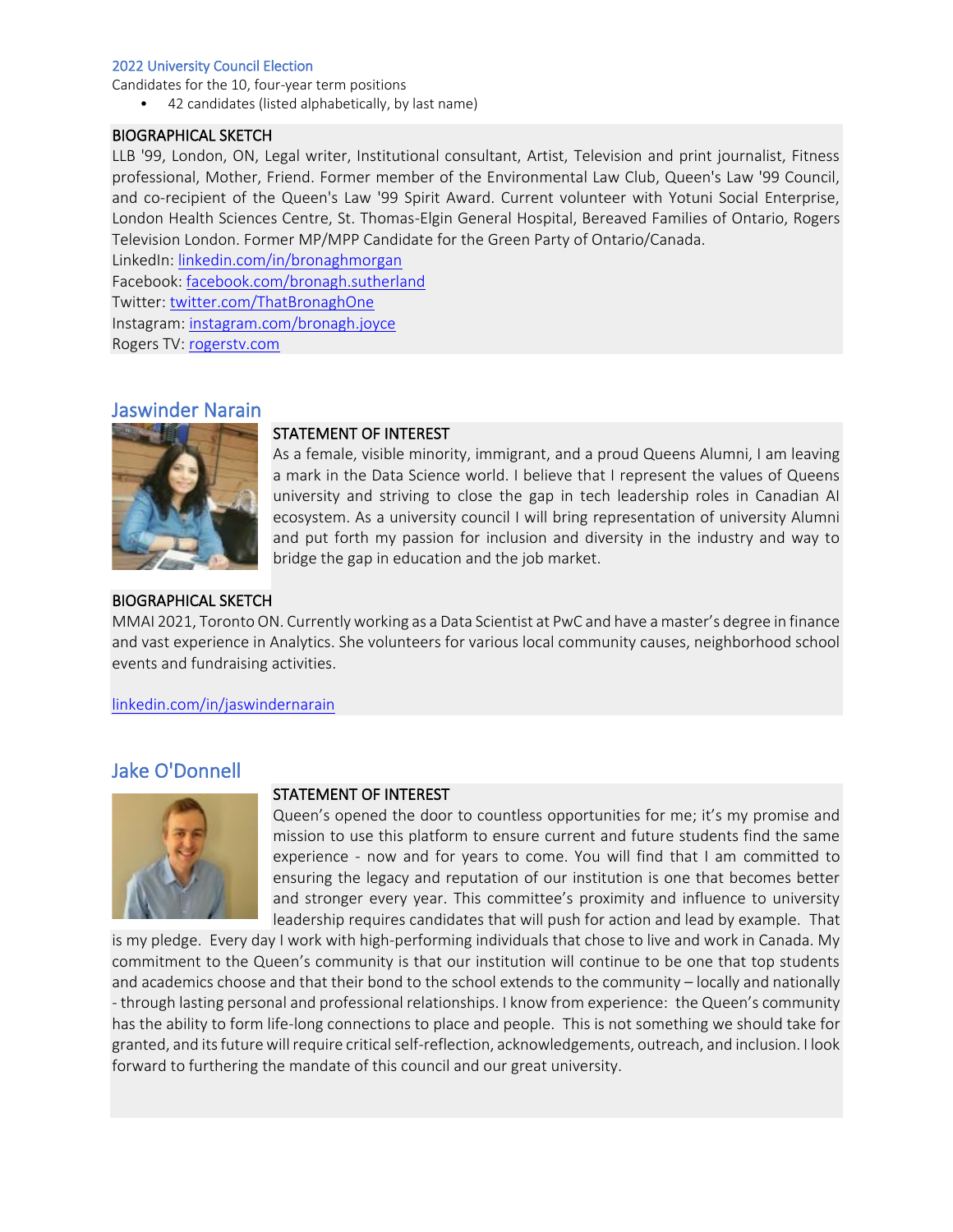Candidates for the 10, four-year term positions

• 42 candidates (listed alphabetically, by last name)

### BIOGRAPHICAL SKETCH

BA'13, Whitby, ON, Business and Supply Chain Analyst. Former member of Queen's International Affairs Association, Queen's Model Parliament, McGill Model United Nations Delegation, Queen's Foreign Policy Conference, International Student Buddy Program, International Exchange Peer Adviser.

# Amos Ojebiyi



### STATEMENT OF INTEREST

The importance of the university council cannot be over-emphasized because of its impacts on the University's growth and development. My experience in university administration dates back to 2015, which involved promoting the interest of Obafemi Awolowo University through the Lagos branch alumni association by recommending initiatives that advanced the development of the University. To this end, I am desirous of serving on the Queen's University council as a member for a four-year term to achieve the following objectives.

- Act as a key Ambassador engaging in promoting the interests of Queen's University.
- Representing alumni as advisors to the University by bringing alumni perspectives to Council's Annual General Meeting (AGM).
- Helping to shape and advance the University's strategic priorities.
- Representing University Council and connecting with alumni, University administrators, and other key stakeholders.

I obtained a Master of Finance degree from Queen's University in 2021. Also, I am a qualified accountant with over 12 years of experience in the finance service industry. I believe I have the competence, capability, experience, and motivation to serve on the university council.

My goal ultimately is to contribute to the advancement of the University.

### BIOGRAPHICAL SKETCH

Mfin'21, Hamilton, ON, Certified Accountant. Member, Institute of Chartered Accountants of Nigeria. Current member of the Queen's University Student Alumni Association.

## Patrice Oliveira



### STATEMENT OF INTEREST

Queen's University is a remarkable place where students learn as much in the classroom as they do engaging in different aspects of student life – be it extracurricular activities, getting involved in the community, or making life-long connections.

My experience at Queen's has helped me develop both personal and academic growth, important friendships, and the experiences and network that helped me

start my career. I am proud to run for a role on Council, to act as a key ambassador and engage in the promotion of Queen's interests.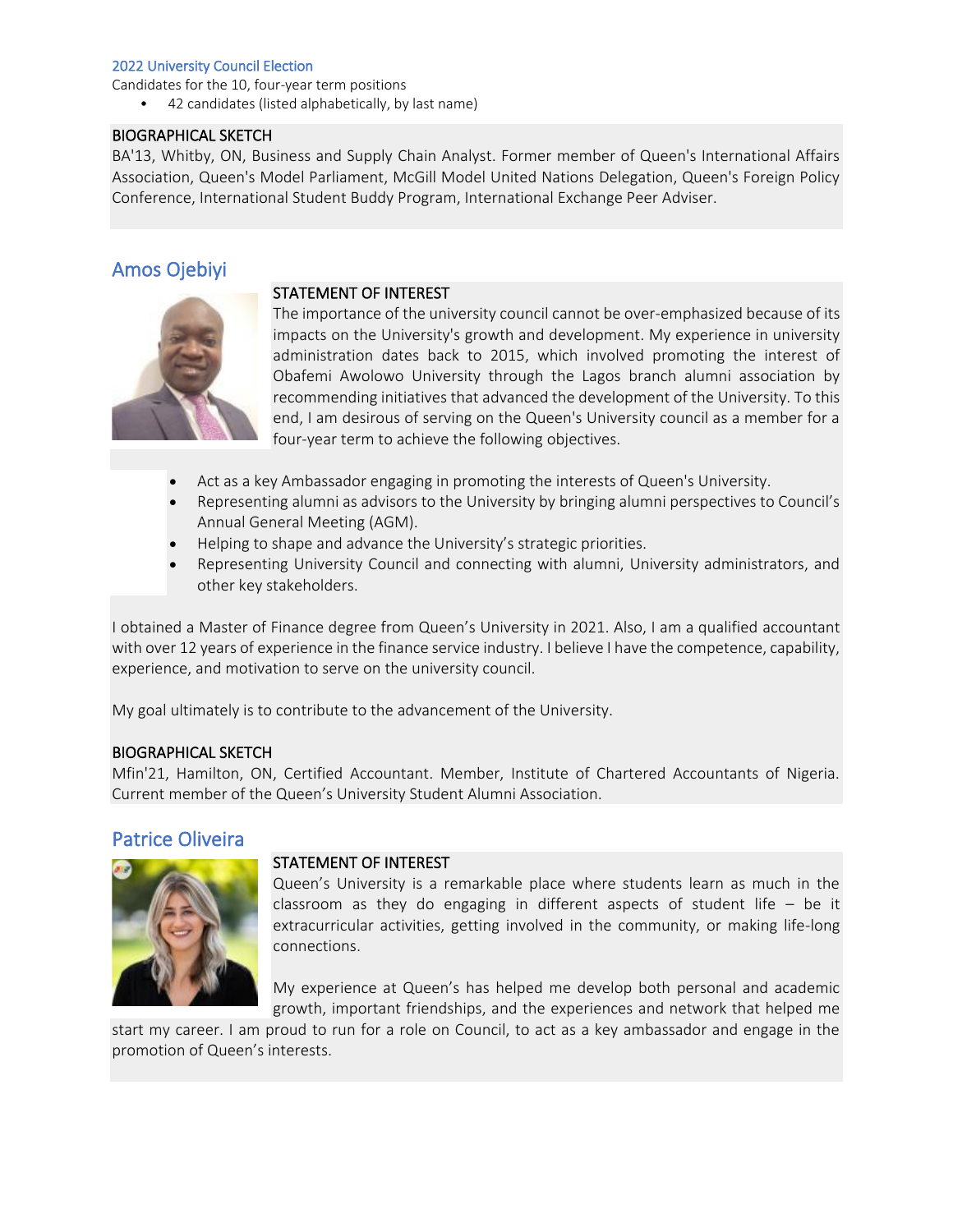Candidates for the 10, four-year term positions

• 42 candidates (listed alphabetically, by last name)

As a recent alumni, I wish to be a Council member who is accessible to current students and can represent their interests from an alumni perspective. My recent experiences in student leadership (AMS Director of Communications, Political Studies Department Student Council President) made me extremely aware of the challenges students of all faculties face related to curriculum, mental health, equity, and student success – especially as they graduate into a world that becomes increasingly uncertain. Beginning my career underscored the connections, necessary resources and learning needed to do so successfully.

During my term, in my capacity as an advisor, I will assist with decision-making that will be prosperous for not only the university, but also the students who represent it. Without the students, there is no university. As such, it is important to be a champion for mental health, equity and professional development initiatives at Queen's.

Queen's had an extraordinary impact on the trajectory of aspects of both my personal and professional life. I hope to help make it an even better, more equitable, more diverse place for all students for years to come.

### BIOGRAPHICAL SKETCH

BA (H.) '21, Toronto, ON, Consultant. Former AMS Director of Communications (2020-2021). Former Member, Queen's University Mental Health Working Group (2020-2021). Former President of Queen's Political Studies Department Student Council (2019-2020). Former member of Queen's University Political Studies Curriculum Committee (2019-2020). Former ASUS Marketing Co-Chair (2018-2019). Three time Queen's Model Parliamentarian (2018-2020). Former Queen's Random Acts of Kindness Club (2017-2018).

LinkedIn: [linkedin.com/in/patriceoliveira](https://www.linkedin.com/in/patriceoliveira17/) Twitter: [@patrice0liveira](https://twitter.com/patrice0liveira)

## Andrea Pape



### STATEMENT OF INTEREST

I'm a fierce advocate for higher education to better serve all of their students and community members. I bring scholarly and professional experience in higher education spaces, with 8 years working at universities and colleges and current engagement in a PhD in Higher Education.

My dedication to supporting university students and communities began at Queen's and has continued since. As a student at Queen's, I was so passionate about supporting my peers in their challenges and successes, volunteering and working to

support others' mental health and inclusion. Since graduating, I have worked at multiple universities and colleges in roles supporting and advocating for at-risk students' success.

My motivation to be a Councillor: to advocate and ensure the university's strategic priorities and actions equitably serve our Queen's community. Serving in the Councillor role is further the well-being and prosperity of every member of our community.

### BIOGRAPHICAL SKETCH

BA'14 (Queen's University), MEd'20 (Wilfrid Laurier University), currently in PhD (University of Toronto). At Queen's: Student Conduct Case Manager, 2017-19. As a Queen's student: Senior Don and Don, 2012-14; International English Language Support Program Assistant, QUIC, 2013-14; Volunteer with International Centre, Human Rights Office, Best Buddies, Frontier College Literacy Program.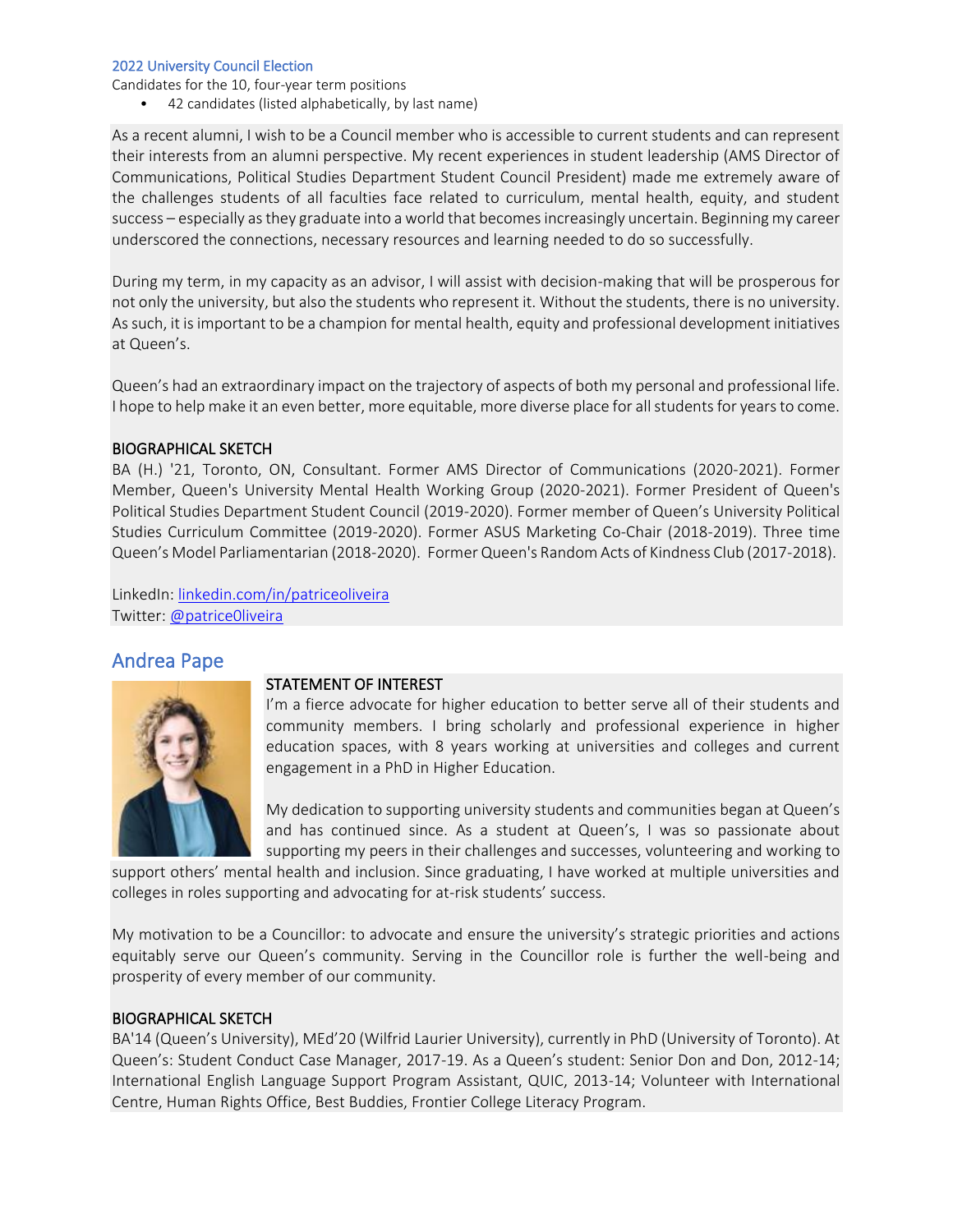Candidates for the 10, four-year term positions

• 42 candidates (listed alphabetically, by last name)

# Erin Polansky



### STATEMENT OF INTEREST

I am motivated to join the University Council because I care about Queen's, its future, and its connection with the Kingston community. Queen's had a profound impact on the direction of my career and life, for which I am forever grateful. I would like to be part of that story for other students--to help Queen's maintain its excellence, to spread the word to attract a more diverse population to Queen's, to help foster connections between Queen's and the larger Kingston community in order to strengthen Queen's and the experience that students have while enrolled and beyond.

### BIOGRAPHICAL SKETCH

Rabbi ERIN POLANSKY, BA'95, Kingston, ON. Member of The Rabbinical Assembly, Member of Rabbinical Assembly of Ontario. Former President of the Reform Rabbis of Greater Toronto, 2017-18. Co-President of Queen's Hillel, 1994-95; Contributions Editor for Surface Magazine, 1994-95. Currently Rabbi at Beth Israel Congregation of Kingston, since 2018.

### Twitter: [@RabbiErin](https://twitter.com/rabbierin?lang=en)

Beth Israel Congregation Website: [kingston-bethisrael.ca/rabbi-erin-polansky](https://www.kingston-bethisrael.ca/rabbi-erin-polansky.html)

## Saara Romu



## STATEMENT OF INTEREST

It would be a privilege to serve on the University Council and support the Queen's community. I would bring over a decade of working in philanthropy at the Bill & Melinda Gates Foundation where I focused on university partnerships and as an independent consultant. I have been inspired to contribute to the Queen's community since my first year as a Residence Floor Rep followed by several roles across campus. I have continued to be involved in the Queen's community, as a QUAA branch president and serving on Queen's Council, 2015-19. In my

professional and board experience I have worked on several university strategic initiatives, from creating new academic centres, to advising on new building grants, from helping to build multi-disciplinary programs for social good, to guiding an alumni association on strategic direction for the next generation of student alumni to be thriving citizens in a global world. I have been excited to apply my science, business, and philanthropy experience to support designing grants for education and research. I would be delighted to bring my experience to serve the Queen's Council and to contribute to the greater Queen's community. Cha Gheill!

### BIOGRAPHICAL SKETCH

BScH'98, MBA'07 (UW), Independent Consultant 2018-present, Senior Program Officer at the Bill & Melinda Gates Foundation, where my focus included university partnerships 2009-18. Queen's University Council 2015-19, QUAA Branch President Washington 2009-present, Residence Don 1997-99, Queen's ArtSci Review Contributor 1997-98, Special Needs Note Taker 1996-97, Orientation Planning Committee 1995- 96, Residence Floor Representative 1994-95, Student Researcher in biosciences 1995-99. Past Board President of CASS Foundation provides scholarships for US students to study in Canada. Past Board Member: University of Washington Alumni Association, Building Changes, Women's Funding Alliance Young Professional Board, EarthCorps, and JoeInk Dance Company. Multiple leadership roles with Junior League of Seattle 2009-2015 and extensive community volunteering.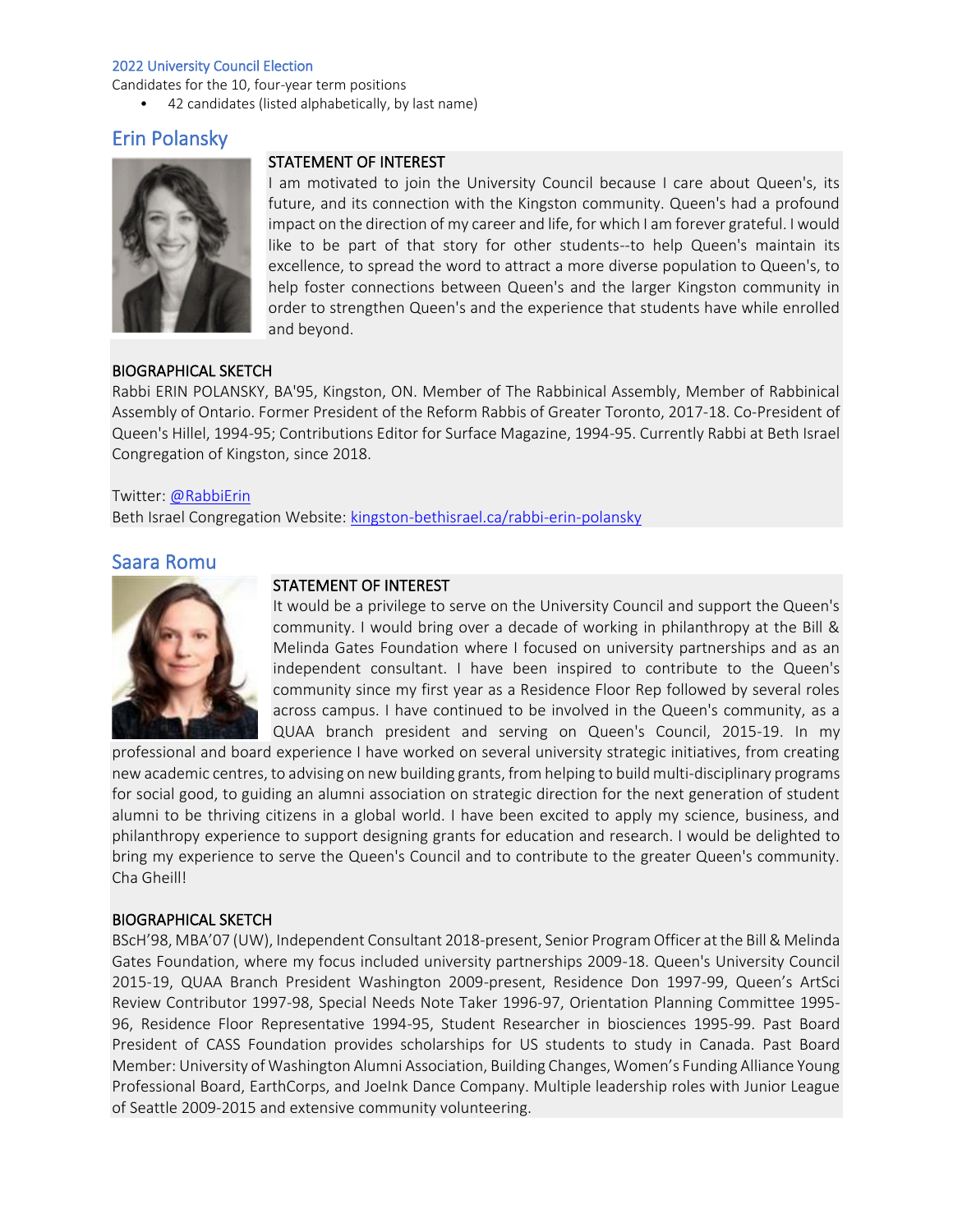Candidates for the 10, four-year term positions

• 42 candidates (listed alphabetically, by last name)

# Dr. Vishrut Shah



## STATEMENT OF INTEREST

I am a proud Queen's graduate and strive to give back to Queen's to the best of my abilities as Queen's has given me so much. I made lifelong friendships at Queen's and received significant support during my four and half years at Queen's. There are three main reasons why I intend to join Queen's University Council:

1. I had a very different experience at Queen's than most current council members as I didn't do my undergraduate degree at Queen's. I joined Queen's as an

international graduate student to pursue my Ph.D. in engineering. I used different services at Queen's and experienced Queen's culture differently. Thus, I will bring a different perspective to the council. 2. Even though Queen's is a fantastic university, it has been consistently declining in the international rankings. As we know research is an integral component of such rankings. My experience in research at Queen's will be beneficial to the council when guiding the university in developing strategic priorities. 3. I am an experienced management consultant and have been supporting different organizations including higher education organizations in developing their strategy. I intend to use my consulting experience in supporting Queen's to develop its strategic priorities.

I'm hopeful my professional and personal experience can provide insight, ideas and support to the Council and its committees. I look forward to contributing creatively to help ensure Queen's can evolve to meet the challenges and opportunities of the future while also keeping the traditions, values and vibrancy that make it such a special place.

### BIOGRAPHICAL SKETCH

Ph.D. (Eng.) '21, Toronto, ON, Consultant at Nous Group. Queen's Affiliations: Queen's Graduate Management Consultant Association Co-President (2019-2020); Association of Indian Graduate Students at Queen's Vice-President (2018-2019); Queen's PhD-Community Initiative Member (2019-2020).

### [linkedin.com/in/shahvishrut](https://www.linkedin.com/in/shahvishrut/)

# Frannie Shen



### STATEMENT OF INTEREST

I was heavily involved in many extra-curricular activities during my time at Queen's which shaped my university experience. I know that without being the recipient of a major award, I would not have been able to pursue the extra-curricular opportunities that I did. Because of this, I am passionate about creating inclusive spaces and removing barriers to make opportunities more accessible to all.

Through my current employer, Boston Consulting Group, I have experience working on projects with BlackNorth Initiative, an organization aiming to advance racial

equity in corporate Canada. And, with the ReelWorld Screen Institute, a not-for-profit supporting Canadian racially diverse and indigenous filmmakers and media artists. I am confident that these professional experiences will allow me to make significant impacts to support the marginalized communities at Queen's on its University Council.

I hope to join the University Council to: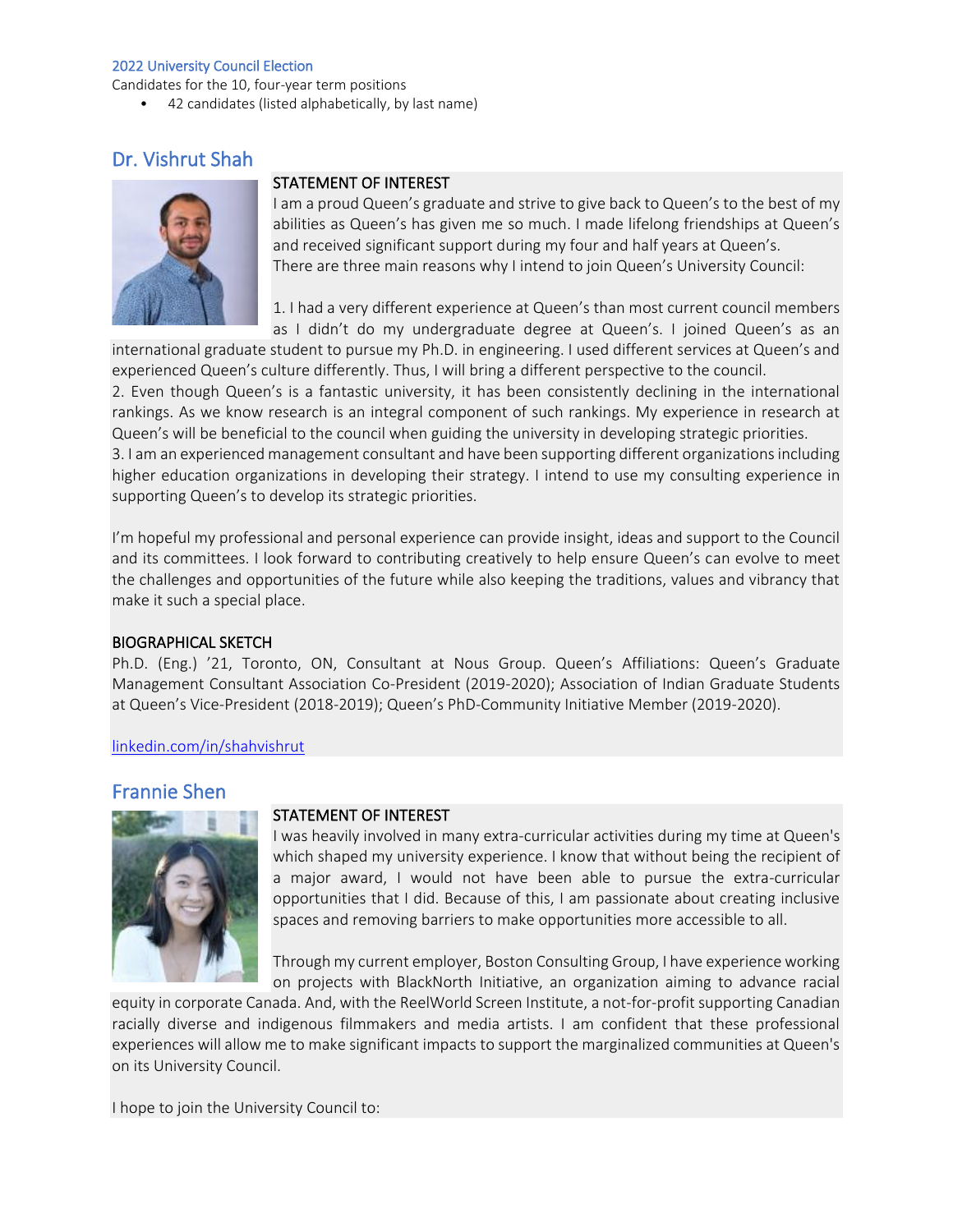Candidates for the 10, four-year term positions

- 42 candidates (listed alphabetically, by last name)
	- 1. Create a more transparent and robust need-based scholarship/awards process to help alleviate the financial burden on students in need
	- 2. Drive exposure to the University's alumni network and improve its existing relationships to help students navigate post-graduate life
	- 3. Advance racial equity initiatives to help make Queen's a more diverse and inclusive institution that supports its BIPOC and LGBTQ+ students, faculty, and staff
	- 4. Bring awareness to geopolitical issues that may affect Queen's community members and strengthen support systems for individuals who need it

### BIOGRAPHICAL SKETCH

BCOMM '21, Toronto, ON, Associate at Boston Consulting Group (BCG). QUEEN'S AFFILIATIONS: Queen's Commerce Society, Queen's Women in Leadership, Queen's Executive on Orientation, Queen's Commerce Corporate Competition, QSELF, Vogue Charity Fashion Show, MUSE Magazine, QMIND. VOLUNTEER AFFILIATIONS: Toronto Youth Food Policy Council: working to build a just and sustainable food system by providing youth a platform to participate in local food policy issues. Toronto Coalition of Eco-Schools: a youth-run non-profit organization that strives to increase awareness of local, and global environmental issues in youth, through interactive meetings, fundraisers, workshops, and conferences.

## Amrita V. Singh



## STATEMENT OF INTEREST As a current Council member, I believe in giving back of my time to my community. Having received so much from Queen's, I want to give back by helping shape the future of the university. I am particularly proud of the equity, diversity and inclusion work Queen's is doing, to which Council contributes. We are leading the way on important issues and setting the tone for positive changes being made in post-

secondary educational institutions across Canada. I aspire to continue contributing to the continued strength of the university, and being a voice for Queen's alumni in the administration of the school because I believe that together we can continue the

Queen's tradition of excellence in the best possible ways. As an intellectual property lawyer, I bring a unique and valuable perspective to how Queen's positions itself as a research and innovation leader, and look forward to helping the university navigate the possibilities of protecting and enforcing such work now and in the future.

### BIOGRAPHICAL SKETCH

B.H.Sc (Biology), J.D., Toronto, ON. Barrister & Solicitor. Member, Law Society of Ontario (LSO); Intellectual Property Section Outreach Officer, Canadian Bar Association (CBA); Council and Multiple Committees Executive Member, Ontario Bar Association (OBA); Chair of Litigation Committee, Intellectual Property Institute of Canada (IPIC); Multiple Committees Member, IPIC; Member, Advocates' Society; Member and Mentor, South Asian Bar Association (SABA); Member, Toronto Intellectual Property Group (TIPG); Member, Young Women in Law. Former Member of Queen's Law Pro Bono and Legal Aid. Former President of Queen's Law South Asian Law Students Association. Continued Mentorship of Queen's Law students interested in intellectual property law.

[linkedin.com/in/amrita-v-singh](https://ca.linkedin.com/in/amrita-v-singh-51a46784)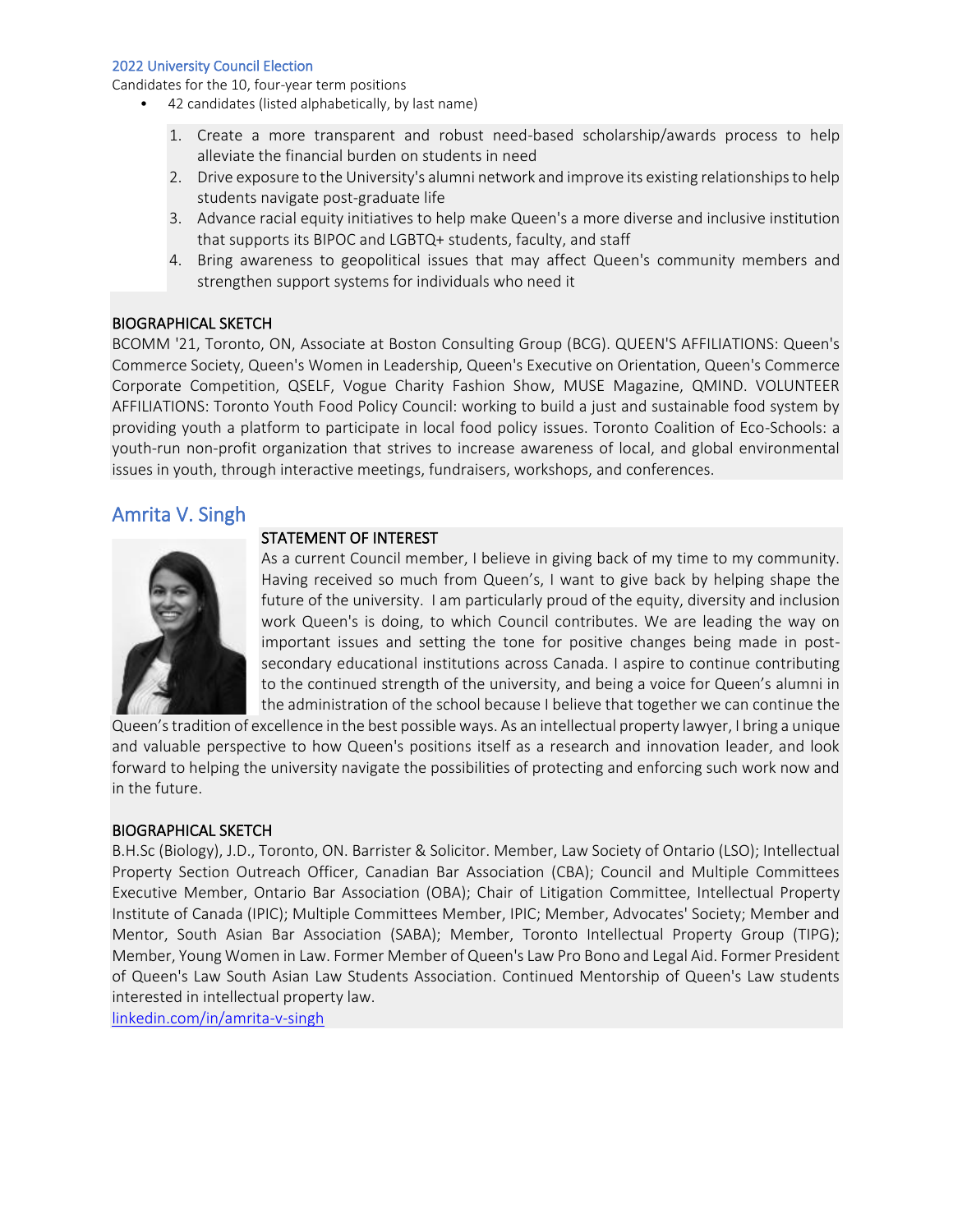Candidates for the 10, four-year term positions

• 42 candidates (listed alphabetically, by last name)

# Keith Siva



## STATEMENT OF INTEREST

My name is Keith Siva, growing up in three different countries provided me with a unique perspective on culture, and opportunities to witness interactions between employees and businesses during times of growth and downturn. I was born in Sri Lanka and came to Canada from Germany in high school barely speaking English. Rather than get discouraged, I quickly realized that if I wanted to succeed, I needed to place great value on getting an education. I worked hard, learned English, graduated high school with good grades and set off for university, where I played

varsity soccer and achieved two degrees in Science (University of Windsor, 2001) and Commerce (University of Windsor, 2005). After working 15 years at some of Canada's leading companies, I completed an MBA specializing in Financial Strategy at Queen's University in 2020, and I am scheduled to complete LLM (Master of Laws) at Queen's University in April 2022.

Throughout my career, I have been involved in mentoring students and advancing their educational endeavours. Currently I am teaching Human Resources and Leadership at University of Edmonton.

The issues and challenges facing educational institutions require commitment, courage, and creativity to change. I have the understanding, time and enthusiasm needed to thoughtfully explore regulation and policy directives to encourage sustainable education for everyone. I believe in inclusive education, and with your vote I hope to encourage strategic decision making to ensure students, and the university shines, even under challenging conditions. Together we can pave the road to sustainable, innovative learning!

### BIOGRAPHICAL SKETCH

BSC'01,BCOM'05 WINDSOR, ON, MBA'20 QUEENS, CPHR'14, ALBERTA. Founded two non-profit organization in Alberta (Educational tree and the black panthers basketball team).

## Susan Smith



## STATEMENT OF INTEREST

University Council (UC) has evolved to become an even greater voice and bridge between alumni, students and the administration. We are an "old" university that continues to evolve with the times. On Council, our input and suggestions are listened to - (like Queen's Day, October 16!) and we can have impact. During my time on UC Program Committee, in addition to planning our annual meetings (live and Zoom) we launched the EDII training opportunities for Councillors, broadening the value, experience and continuous learning lenses that we bring to Queen's. We fed into the Principal's new Strategic Plan and the selection of our new Chancellor. As a member of Council and the External Relations and

Development Committee of the Board, I would like to continue to bring to the table my 30 years of experience working in government relations, strategic communications, and with Indigenous leaders, communities and partners, as Queen's navigates the challenges of our past, present and future. I would be honoured to continue this work as a re-elected University Councillor.

### BIOGRAPHICAL SKETCH

ICD.D, Ottawa, ON. POLITICS '91, Rotman School 2018; Co-Founder and Principal, Bluesky Strategy Group; Co-Founder, Canada 2020.ca; Hill Times Top 100 Lobbyist, public affairs and strategic communications practitioner and national political media commentator. Former Chair of the Global Communications Alliance. At Queen's: Quiet Pub Manager, 90-91, Quiet Pub waitstaff and bartender, 88-90. ASUS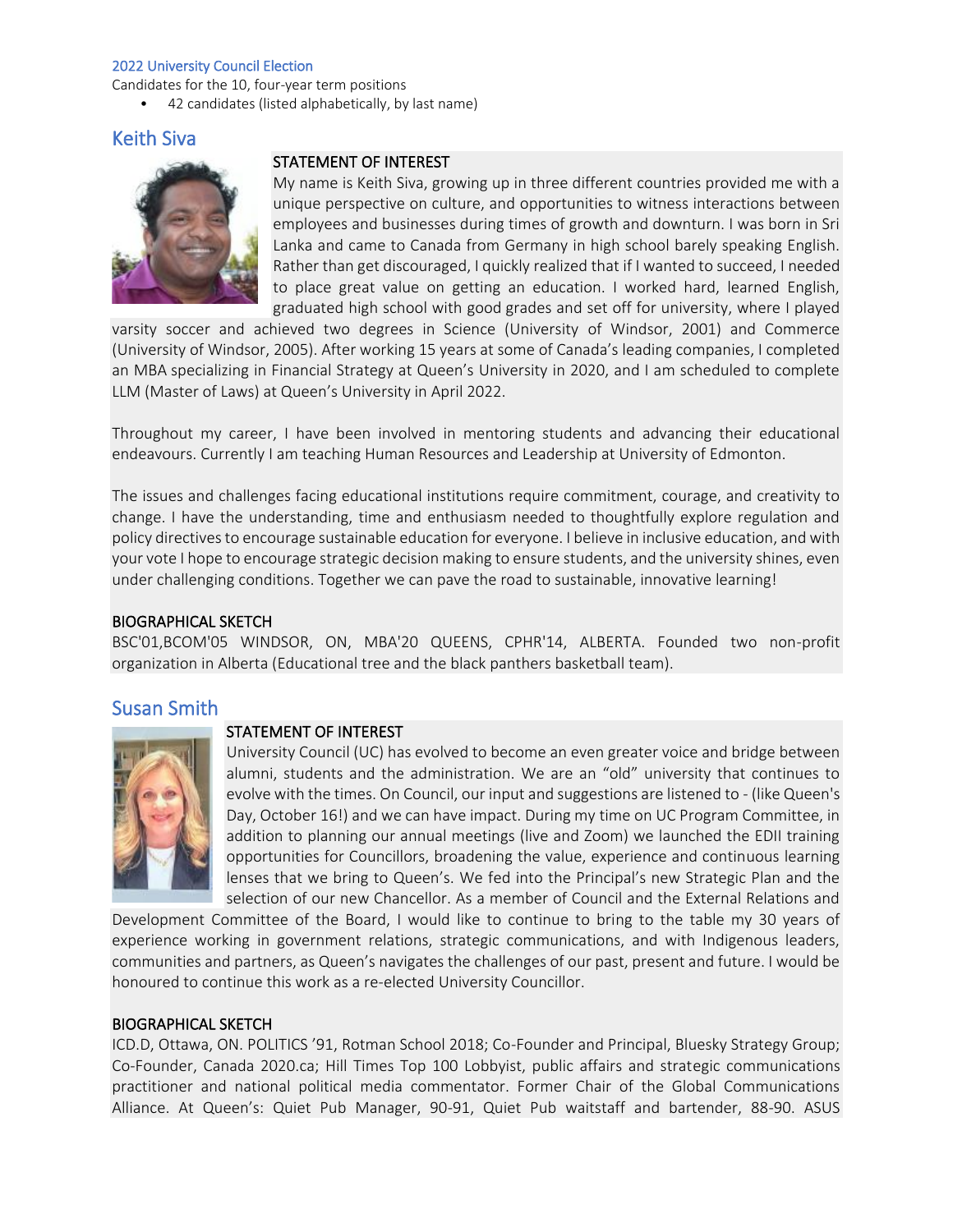Candidates for the 10, four-year term positions

• 42 candidates (listed alphabetically, by last name)

Orientation Head Gael Committee, Gael, various on campus clubs. Past board member of the Alumni Association. Current: University Council Member since 2018; UC Program Committee member (2019-21); Member of the Queen's Board External Relations and Development Committee; Queen's Model parliament guest speaker; political volunteer, mentor, Canoe Kayak Canada volunteer.

Twitter: [@ottsusie](https://twitter.com/susansmithott) LinkedIn: [linkedin.com/in/susan-smith-icd-d](https://www.linkedin.com/in/susan-smith-icd-d-aa673813/)

# Cameron Sullivan



### STATEMENT OF INTEREST

I've had the privilege of living all across Canada and have experienced the impact that the name Queen's University has on people, and how they hold it in such high regard. Living and working in different communities has broadened my perspective and taught me valuable lessons that I want to use to contribute to Queen's legacy. I've seen first-hand the value in diversity of backgrounds and diversity of thought, and the importance of ensuring a sustainable future. I want to apply these learnings and give back to the school so future generations of students benefit from it, as I

have.

Some of my greatest joys come from working, collaborating, and communicating with other like-minded individuals to achieve something profound. I've been deeply involved in sports teams, student government, philanthropic endeavours, corporate development, and various academic groups, and I want to bring the benefit of these experiences to the Council. In my previous role as the SVP, Finance for the L.E. Alumni Association at the University of Alberta, I created a new financial framework used to achieve the association's goals, safeguard its future, and contribute to student life in a lasting way. I want to contribute to Queen's in a similar way and help ensure the school and its students are successful for generations to come.

It's in my nature to improve the world around me and to contribute in an impactful and meaningful way to causes in line with my own values. I believe in lifelong learning and feel that a high-quality education combined with an understanding of the importance of community are critical in today's society. Through my participation in the Council, I want to contribute to the continuing improvement of the Queen's student body to afford them the opportunities to improve themselves and all those around them.

### BIOGRAPHICAL SKETCH

MBA '14 at Queen's University and BCom '10 at University of Alberta. Resident of Toronto, ON and a former resident of Edmonton, Calgary and Kelowna. Director of Strategy & Sales at LoKnow Inc. Former Director of Marketing on the Queen's MBA Student Council. Former SVP Finance of the L.E. Alumni Association at the University of Alberta. Charity Event Organizer benefiting the CNIB Foundation, Multiple Sclerosis Society of Alberta and Big Brothers and Big Sisters of Canada. Avid hiker, snowboarder and photographer. Passionate about environmental conservation.

[linkedin.com/in/cameron-sullivan-mba](https://www.linkedin.com/in/cameron-sullivan-mba-76a27171/)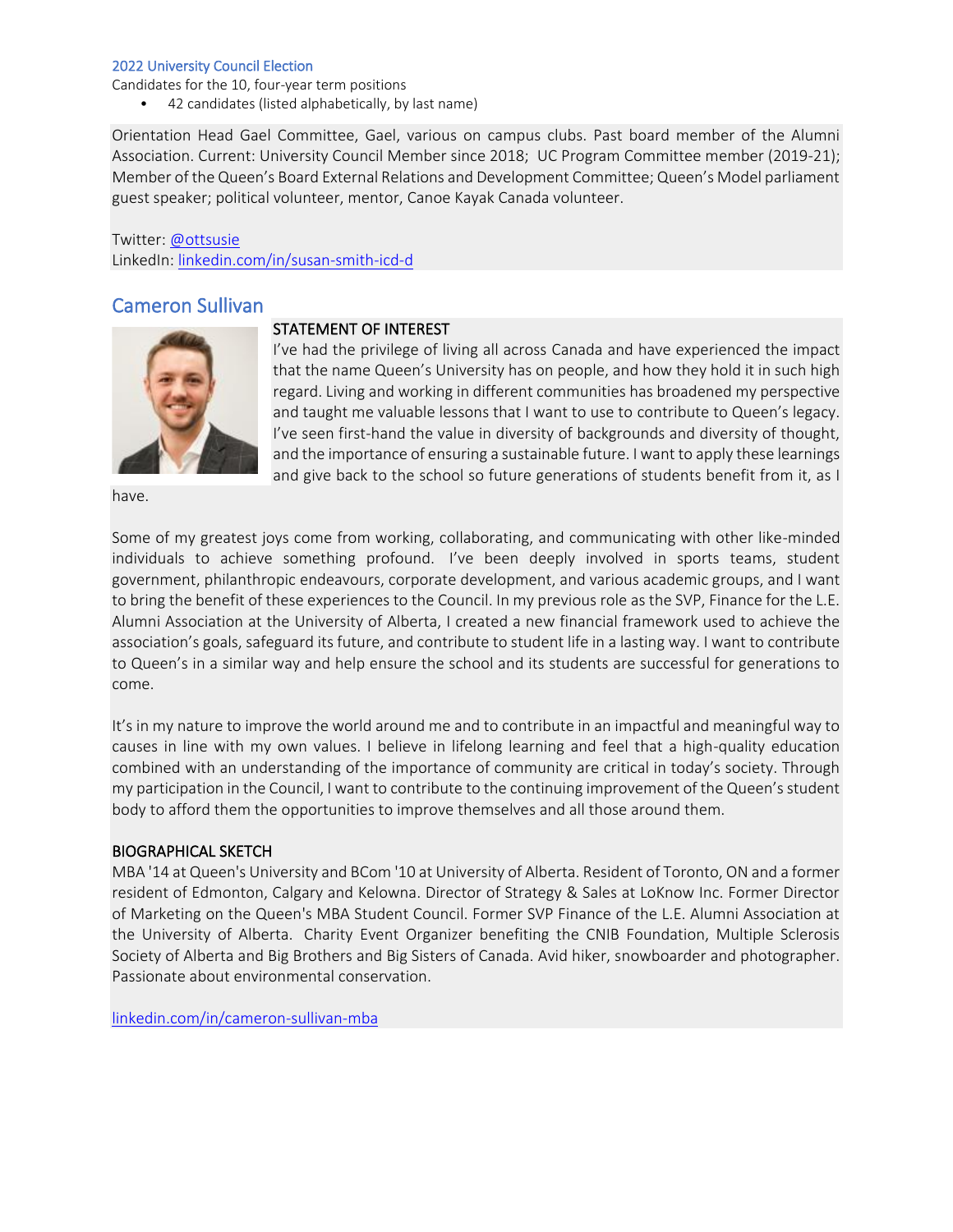Candidates for the 10, four-year term positions

• 42 candidates (listed alphabetically, by last name)

## Samantha Summers



### STATEMENT OF INTEREST

As a fundraiser in the arts, I am profoundly moved by the power of passionate people to change the world. As a student at Queen's, I was proud to belong to a campus community where the school is invested in its students' well-being as much as their academic success. I believe that Queen's University has the power to set an example for the rest of the world of what an inclusive, caring university can look like; one where students are proud to belong and safe to be themselves. I know that these values are at the core of Queen's University's success.

As an alumna, and as someone with a research background in policy–writing for community safety and growth, I am invested in preserving and amplifying the university's commitment to building a strong community. My research concerns how effective policy can be written to allow organizations to maintain growth while preserving the ethical values that drive their action and reflect their community. I believe that this expertise will help Queen's continue to develop policies that support the extended Queen's community while also allowing Queen's to grow its research and international impact.

Doing my MA in History at Queen's, I learned the power of a good story told well. The right story can change the world, and I think the right story to change the landscape of higher education in Canada is being written today at Queen's: the story of how universities can be truly welcoming to everyone, the story of how a university can set students up not only for success but for fulfillment, and the story of how a university administration can work collaboratively with students to create the community they need. I am excited to help Queen's write this story as an active member of the Queen's Council.

### BIOGRAPHICAL SKETCH

MA '18, Toronto, ON, Manager of Individual Giving at the Toronto International Film Festival. Member, Association of Fundraising Professionals. Former TA, Queen's University History Department. Guest Speaker, HIST 226, HIST 430, HIST 221, HIST 250, "The Alumni Archives" podcast by Queen's History. Formerly employed by the Queen's University Society of Professional and Graduate Students. Other degrees: HBA '16, MI '21, MMSt '21. Current Board Chair of Breakthroughs Film Festival.

## Daniel Szpiro



### STATEMENT OF INTEREST

As a former Queen's University Council member, it would be my great honour to serve in this role again. While studying at Queen's I was part of the MBA student government and since graduating I have extended that relationship as a faculty member (1999-2005). I believe that I bring insights to the role of Councilor because of my deep understanding of the values, sensibilities, and operations of universities having served as a faculty member and senior administrator at five institutions in

three countries over the past 27 years. When I previously served as a Councilor, I was a regular attendee at local alumni events in New York and in Canada. I was, and will be again, committed to seeking and sharing information with fellow alums to serve effectively as a member of the University Council. The tricameral governance structure of Queen's University provides a unique opportunity in the form of the University Council for alumni to participate in the decisions that shape the institution. In me, you will have a representative sincerely committed to the effectiveness of the University Council and to ensuring the voice and interests of alumni remain central in Queen's evolution.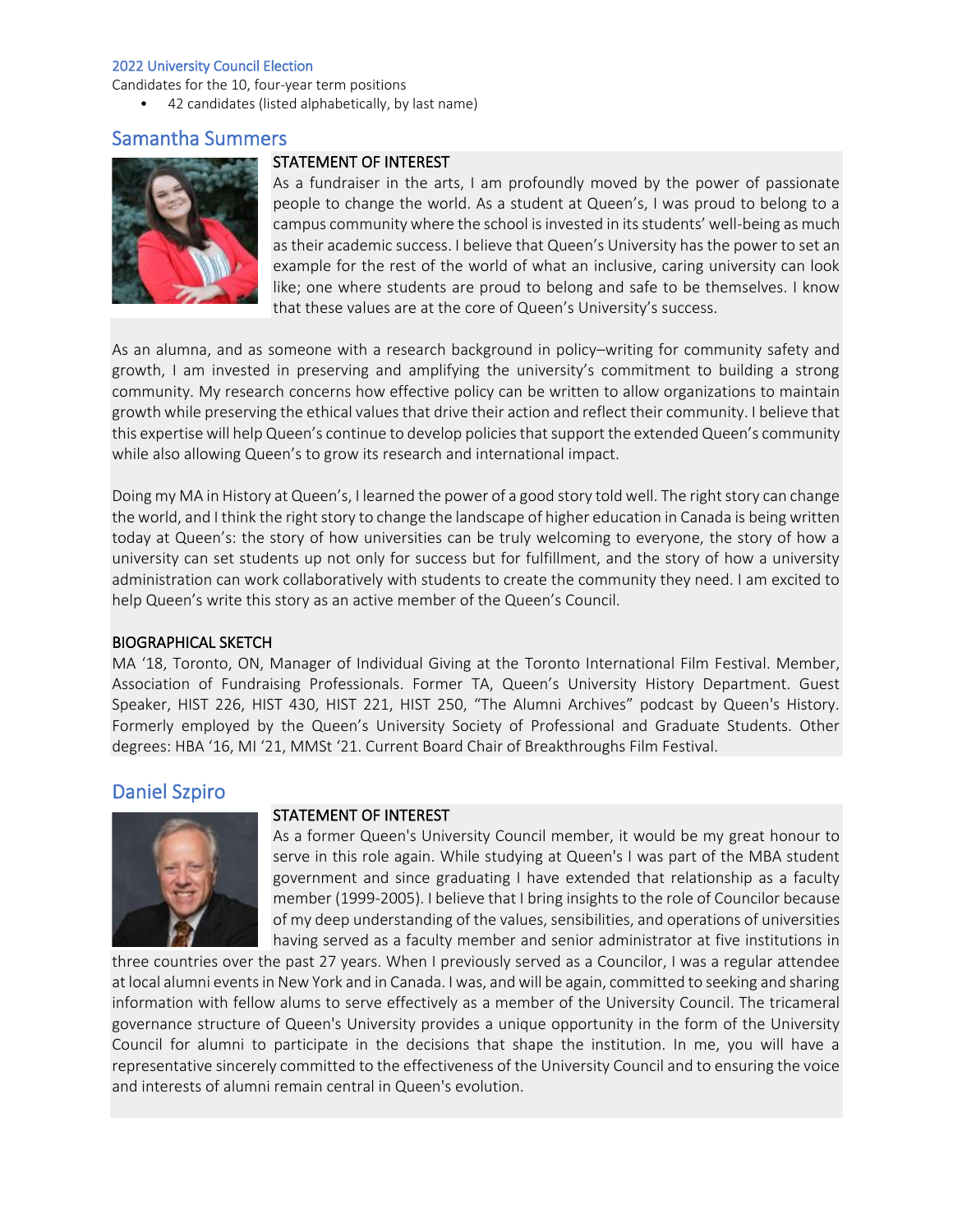Candidates for the 10, four-year term positions

• 42 candidates (listed alphabetically, by last name)

### BIOGRAPHICAL SKETCH

MBA'90, Ithaca, NY. BSc'80 Waterloo, MSc'91 London School of Economics, PhD'98 Western (Ivey), former Queen's University Councilor, former Smith School of Business faculty member, former Associate Dean of Executive Education at the Johnson School at Cornell University, Dean of the Jack Welch Management Institute at Strayer University, former Dean of the School of Professional Programs at Marist College, currently Senior Lecturer at the Johnson College of Business at Cornell University.

### [linkedin.com/in/dszpiro](https://www.linkedin.com/in/dszpiro/)

# Elaine Wu



## STATEMENT OF INTEREST

I'm seeking re-election to the University Council to continue the work as a councillor to advance Queen's new strategic goals, Equity, Diversity, Inclusion and Indigeneity and sustainability. I've had the privilege of serving as a member of the Nominating Committee and then as Chair. I've also been an active council representative on Alumni Assembly and was a member of the Queen's University Alumni Association - Gala Awards Subcommittee. I hope to continue my ambassadorial role to strengthen engagement with alumni and promote the interests of Queen's.

It is an exciting time for the university as Principal Deane shares a bold new vision for the future of Queen's, unlocking its potential to have a positive impact locally, nationally and globally. I wish to continue to have the opportunity to support this vision as a councillor. Thank you for taking the time to consider my candidacy and I hope to receive your support.

### BIOGRAPHICAL SKETCH

BA(Hons)'98, MIR'00, Law'03, Toronto, ON, Provincial Specialist with the Ontario Ministry of Labour, Training and Skills Development. Member of the University Council 2005-17 and 2018-2022, University Council Nominating Committee member 2014-17, 2021 and Chair in 2022. Alumni Assembly Representative 2014-2017, 2018-2022. Member of the QUAA – Gala Awards Subcommittee 2021. Law'03 Reunion coordinator. Volunteer with the Queen's Toronto Alumni Branch from 2005 - present, serving in a variety of positions from co-chair John Orr Award Dinner Organizing Committee, to Vice-President and President. Recipient of the QUAA Branch Marsha Lampman Award for service and dedication as an ambassador on behalf of Queen's in 2008. At Queen's: Secretary General of the Queen's Model UN, Finance Director of the Queen's International Affairs Association, worked at the Queen's Journal and AMS.

## Jason Wu



### STATEMENT OF INTEREST

In my last two years before graduating, I was part of CSTAC as a board member, a group that worked closely with the school focused on improving students' lives and experiences through technology. At the time, we looked around at other schools and sincerely believed we were behind our competitors and made the recommendations that we truly believed would make learning more accessible and enjoyable. Little did we know, all our recommendations (i.e. increased online classes, recorded lectures, etc.) would be implemented once the world changed post-COVID. To be fair though, everything, let alone the university, changed pretty dramatically.